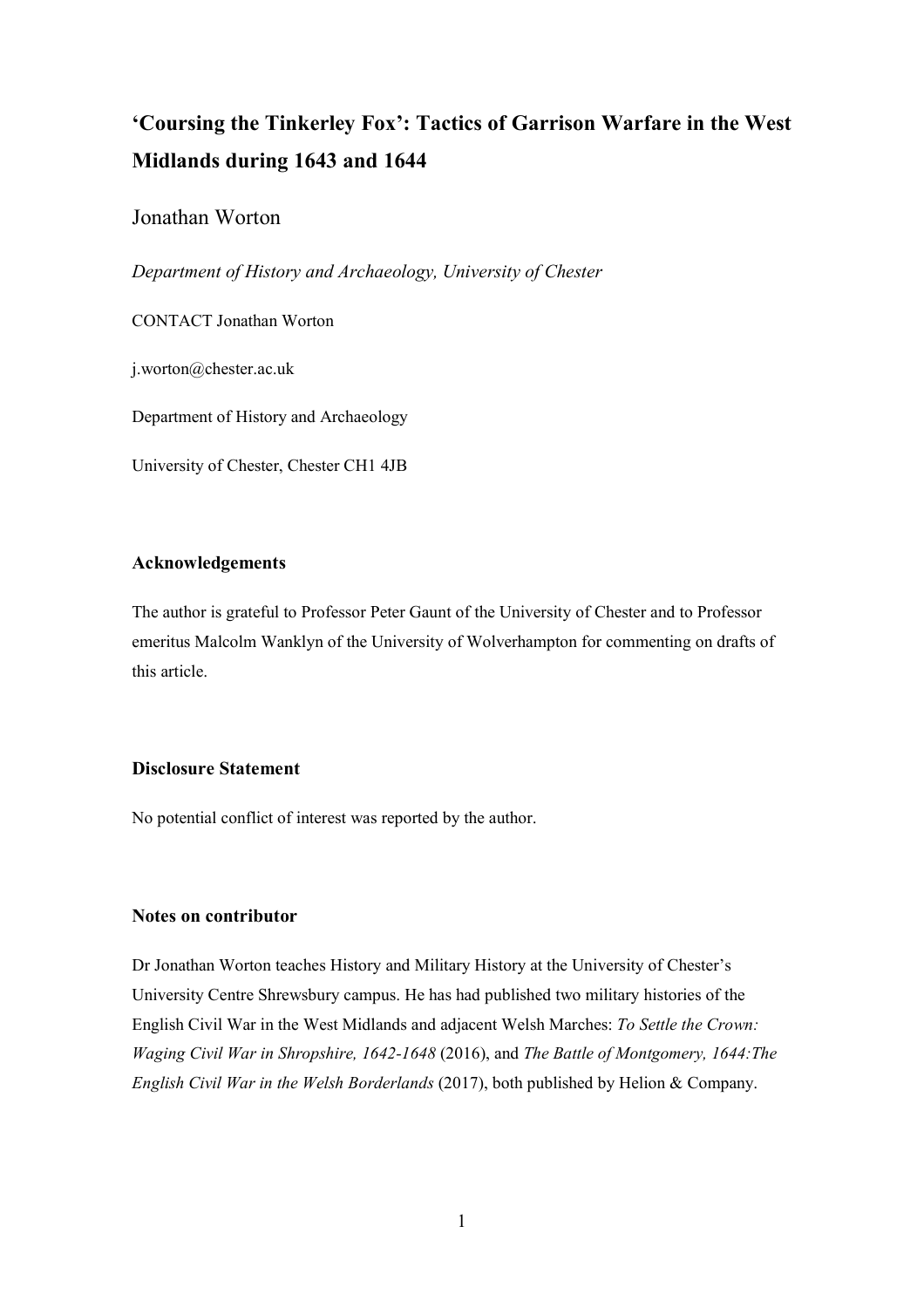# **'Coursing the Tinkerley Fox': Tactics of Garrison Warfare in the West Midlands during 1643 and 1644**

ABSTRACT: A military defeat for the parliamentarians in south Staffordshire in March 1644 involved the capitulation of their outpost at Stourton Castle to Worcestershire royalists. The beaten parliamentary commander was Colonel John Fox, who in autumn 1643 had established a garrison near Birmingham at Edgbaston. This, like Stourton Castle in turn, was one of a number of strongholds in the West Midlands the opposing sides held as a strategy for territorial control. Indeed, much of the fighting of the English Civil War of 1642-6 involved clashes between local garrison-based forces, sometimes fought for the possession of rival strongpoints. In March 1644 Fox enabled the parliamentarian seizure of Stourton Castle for reasons that also impelled inter-garrison warfare elsewhere. The subsequent short campaign to besiege or relieve the castle is reconstructed here, as a case study of the tactics and conduct of the localised military action that shaped the course of the wider war.

KEYWORDS: English Civil War; Stourton Castle; garrison warfare; royalists; parliamentarians; 'Tinker' Fox.

#### **Introduction and contexts**

In mid-April 1644, in the third year of civil war in England, the lead writer of *Mercurius Britanicus*, one of the London-based pro-parliamentarian periodicals reporting the war, encouraged his readership to disbelieve recent news in the royalist mouthpiece journal *Mercurius Aulicus,* 'of a little defeat we had in Staffordshire'. 'But I must profess I scarce believe it, for he hath such a trick', continued the parliamentarian columnist, ridiculing Aulicus's editor, for 'telling lies today, and asking pardon tomorrow, that I dare say the next week he will be desiring an excuse from the reader, and that he was mistaken in shire, or the men, or that the news was brought by some that came away too soon and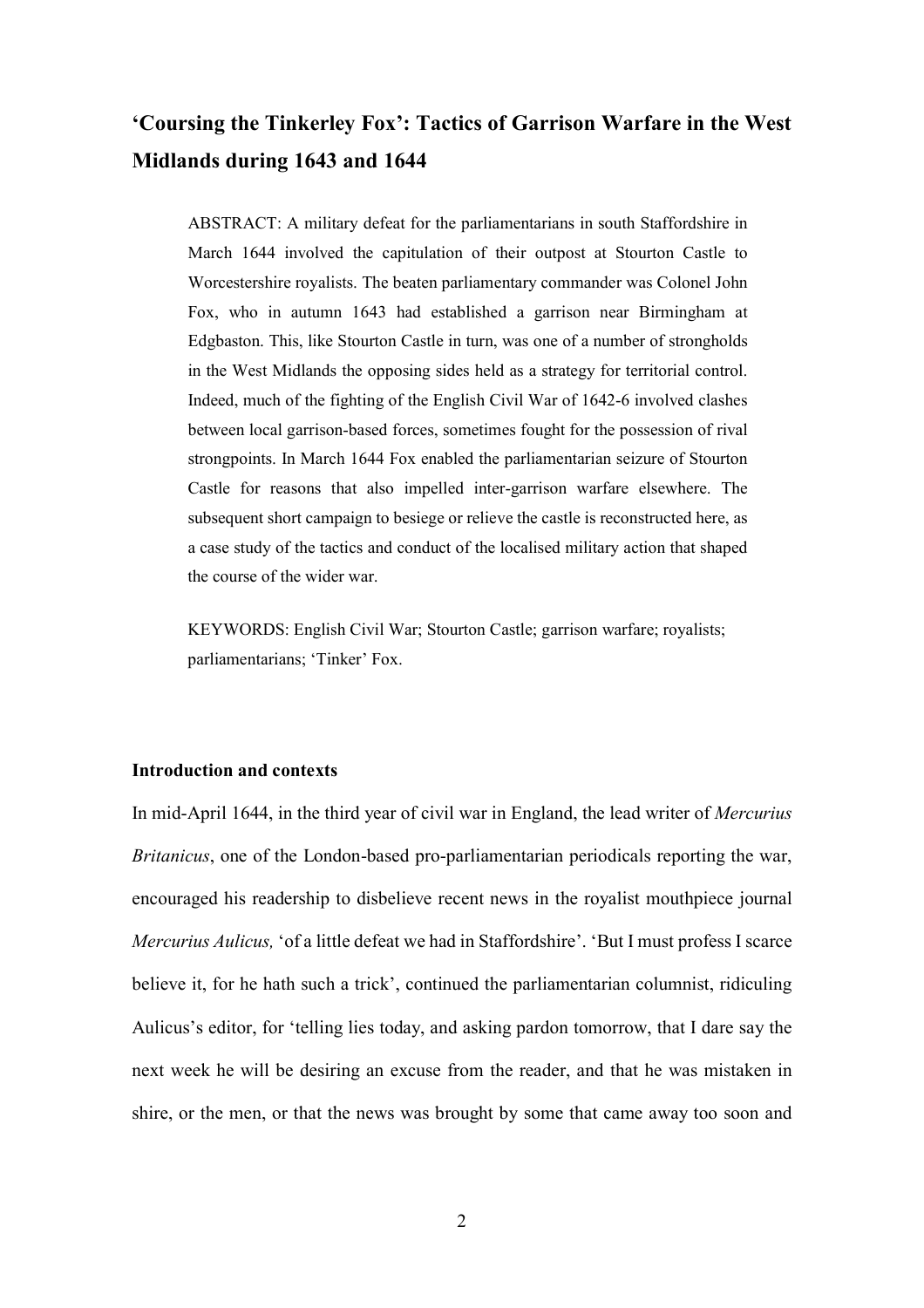stayed no longer than the forenoon of the fight'. [1](#page-2-0) For its part, *Mercurius Aulicus,*  published at the end of March out of King Charles I's wartime capital and headquarters at Oxford, had reported in some detail how royalists captured the parliamentary stronghold at Stourton Castle in south Staffordshire, after having routed a relieving force. Those parliamentarians were said to have been 'piteously banged', their commander Colonel John Fox heading their flight across nearby Stourbridge Heath: 'the first running rebel was the jovial Tinker himself, whose example was well followed by all his worthy train'. [2](#page-2-1) Fox had already been stigmatised in royalist propaganda as a Tinker, and therefore socially unfit to hold a commissioned rank, probably because of his artisanal background as a metal-worker or dealer in the West Midland trade.<sup>[3](#page-2-2)</sup> The victorious royalists were commanded by Sir Gilbert Gerard, a protégé of Prince Rupert appointed in mid-December 1643 to the governorship of the city of Worcester and as such the de-facto commander of royalist forces in Worcestershire.<sup>[4](#page-2-3)</sup> Confirming the fact of the 'little defeat' of the parliamentarians at Stourton, on 2 April Gerard reported the action in a dispatch to Rupert as the regional commander-in-chief. Gerard likened his men's pursuit of the enemy to the chase of the hunt, boasting of having 'recently been coursing the Tinkerley Fox'. [5](#page-2-4) In situation reports written to his immediate and parliament's regional commander

<span id="page-2-0"></span><sup>1</sup> *Mercurius Britanicus*, 8-15 April 1644, 244, British Library (BL) Thomason Tracts (TT) E.42(27). Note that while contemporary spellings of titles of journals have been retained, other quotations have been modernised and corrected.

<span id="page-2-1"></span><sup>2</sup> *Mercurius Aulicus*, 30 March 1644, 908, BL TT E.42(26).

<span id="page-2-2"></span><sup>3</sup> A. J. Hopper, 'Tinker' Fox and the Politics of Garrison Warfare in the West Midlands, 1643-50', *Midland History*, 24.1 (1999), 100-1.

<span id="page-2-3"></span><sup>4</sup> R. Hutton, *The Royalist War Effort* 1642-1646, 2nd edn (London: Routledge, 2003), pp. 121, 127.

<span id="page-2-4"></span><sup>5</sup> William Salt Library (WSL), Prince Rupert's Papers, SMS 518/3.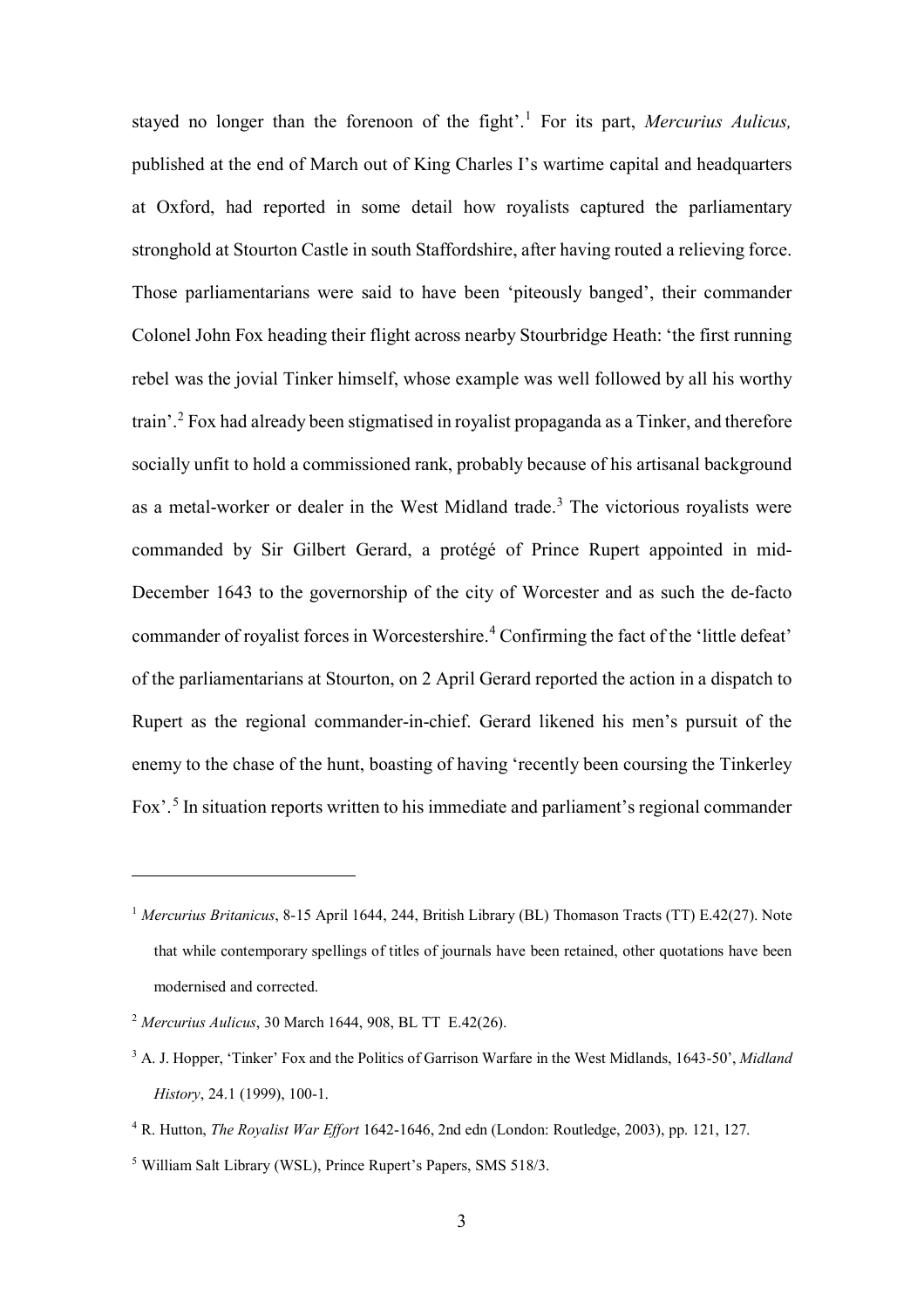the Earl of Denbigh, on 27 March Fox admitted how in that day's engagement his soldiers were 'forced to retreat disorderly', and next day confirmed that Stourton Castle had been surrendered to Gerard's royalists.<sup>[6](#page-3-0)</sup>

Colonel John 'Tinker' Fox's Civil War military career has previously featured in this journal, making this a complementary work. Hopper's 1999 paper in *Midland History* was an overview of Fox's service in the parliamentary cause in the West Midlands during the 1642-6 conflict, in the context of the 'politics' of Civil War garrison warfare in which Fox's force engaged from their base at Edgbaston House, Warwickshire.<sup>[7](#page-3-1)</sup> This work in turn informed Hopper's biographical essay on Fox in the *Oxford Dictionary of National Biography*. [8](#page-3-2) In *Midland History* in 2010, Gilbert re-examined Fox's most notoriously successful operation, when on 3 May 1644 he raided the royalist-held town of Bewdley, on the River Severn in Worcestershire, taking the governor captive.<sup>[9](#page-3-3)</sup>

Gilbert's appraisal of the 'dramatic incident' of Fox's sortie upon royalist Bewdley endorsed Hopper's conclusions about Fox's effectiveness in hit-and-run raiding; the contemporary phrase 'beating up of quarters' referring to the tactic of surprising the enemy in their billets or encampments. Such occasional small-scale engagements, limited in objective and duration by Fox's modest military resources and the effectiveness of his

<span id="page-3-0"></span><sup>6</sup> Warwickshire Record Office (WRO), Civil War Letter Books of the Earl of Denbigh, Vol. I,

C2017/C9/73, Fox to Denbigh, 27 March 1644 (from which the quotation is taken); C2017/C9/74, Fox to Denbigh, 28 March 1644.

<span id="page-3-1"></span><sup>7</sup> Hopper, 'Garrison Warfare', 98-113.

<span id="page-3-2"></span><sup>8</sup> A. J. Hopper, 'Fox, John [called Tinker Fox] (*bap.* 1610, *d.* 1650)', in *Oxford Dictionary of National Biography* (2004), <https://www.oxforddnb.com> [accessed 10 December 2020].

<span id="page-3-3"></span><sup>9</sup> C. D. Gilbert, 'A Dramatic Incident in Royalist Worcestershire: 'Tinker' Fox's Raid on Bewdley of May 1644', *Midland History*, 35.1 (2010), 129-35.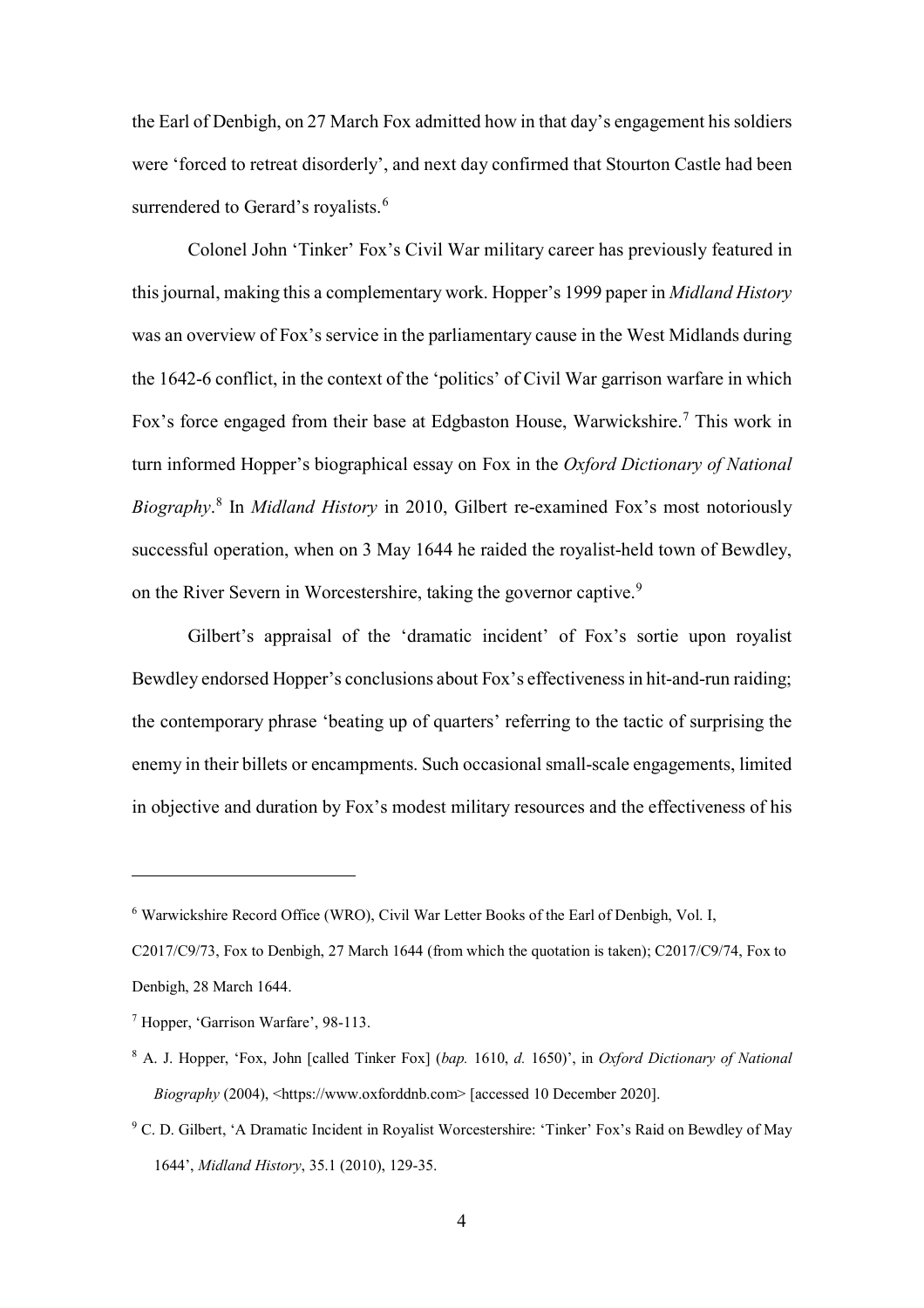men, coupled to a regionally strategically useful role in gathering intelligence, were the mainstay of Fox's operations. The sole occasion when Fox, in Hopper's phrase, 'attempted something more ambitious than a raiding party', in advancing parliamentarian territorial hold and engaging the enemy in the open field, was in March 1644 by enabling the occupation of Stourton Castle and attempting its relief when beleaguered by royalists. [10](#page-4-0) Those actions are examined in detail here.

Revisiting the military career of 'Tinker' Fox (a figure whose contemporary notoriety still engages the attention of historians), this article sets out to further the regional English Civil War military history by reconsidering the prevailing garrison warfare of the time in the setting of West Midland counties during 1643 and 1644. While previous regional studies of garrison forces have tended to focus on their fiscal demands and other requisitioning – how military taxes were levied and disbursed, and how those and other exactions affected civil-military relationships<sup>[11](#page-4-1)</sup> – the approach here is more concerned with combat and the tactics of garrison warfare. Tactics in this respect are taken as the immediate plans and means of achieving operational military objectives, as well as the ways action was conducted once in contact with the enemy. Having firstly established the background context, and secondly reviewed the wider basis of Civil War garrison warfare, this article develops into a tactical case-study; presenting a conjectural reconstruction of the military activity in the area of Stourton Castle during March 1644.

<span id="page-4-0"></span><sup>&</sup>lt;sup>10</sup> Hopper, 'Garrison Warfare', 107.

<span id="page-4-1"></span><sup>&</sup>lt;sup>11</sup> See for example: M. Bennett, 'Contribution and Assessment: Financial Exactions in the English Civil War, 1642-1646', *War & Society*, 1 (1986), 1-11; S. Osborne, 'The War, The People and the absence of Clubmen in the Midlands, 1642-1646', in *The English Civil War: The Essential Readings*, ed. by P. Gaunt (Oxford: Blackwell Ltd., 2000), pp. 226-48; I. Atherton, 'Royalist Finances in the English Civil War: The Case of Lichfield Garrison, 1643-5', *Midland History*, 33.1 (2008), 43-67.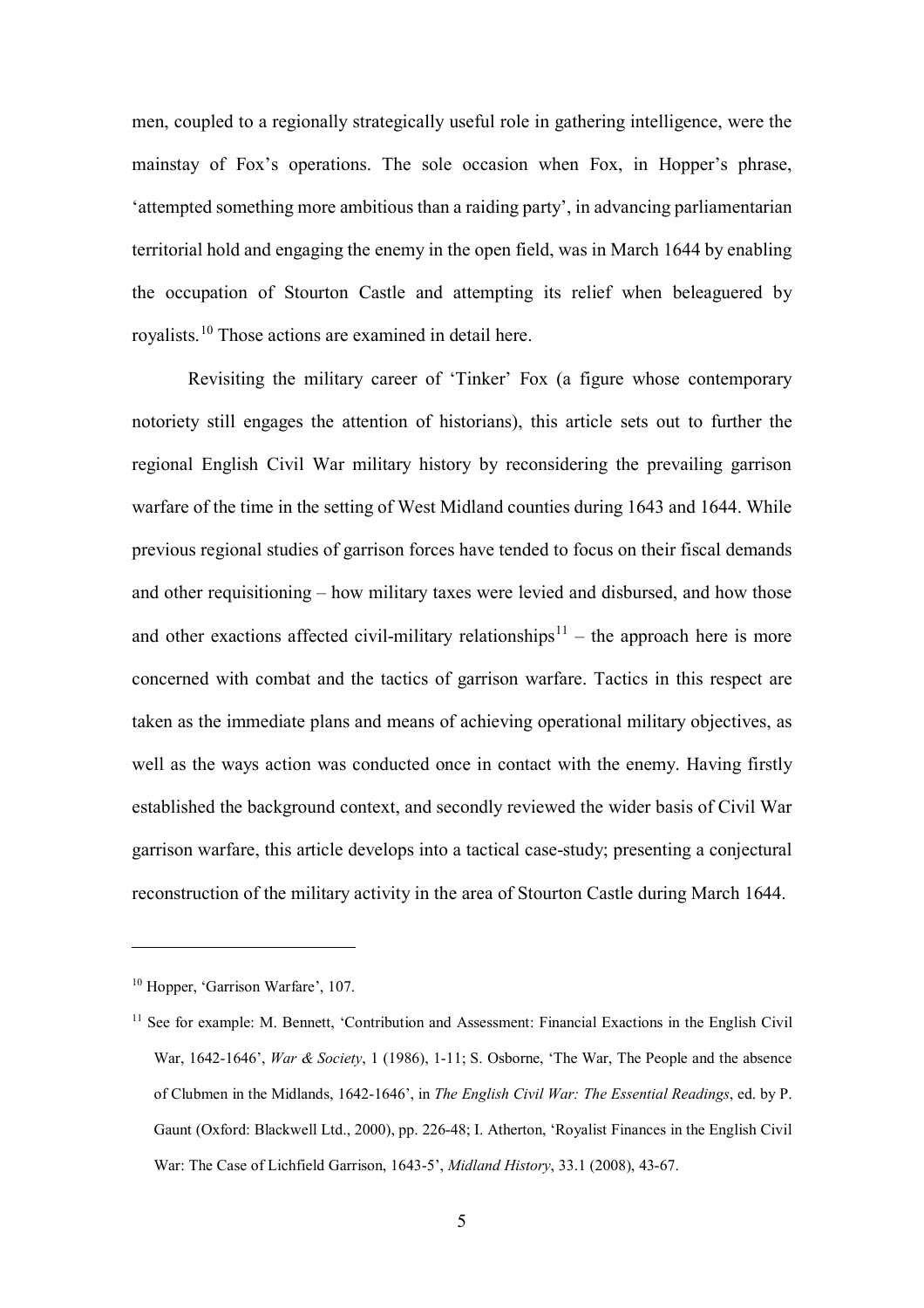Those operations along the Staffordshire/Worcestershire border merit a lengthier explanation than previously attempted. Part of his wider narrative, Hopper's paragraph on 'Tinker' Fox's sally into south Staffordshire in March 1644 was the fullest account since Willis-Bund's similarly paragraph-length first piecing-together of events in his 1905 county history of the war in Worcestershire.<sup>[12](#page-5-0)</sup> Otherwise, in histories of the Civil Wars to date the action at Stourton is mentioned only in passing in wider narratives.<sup>[13](#page-5-1)</sup> And where a little more column space has been allotted, Willis-Bund's summary of events has been followed.<sup>[14](#page-5-2)</sup> The far more detailed approach taken here is to re-evaluate the sources and view these actions together as a campaign; conducted within a defined area of the West Midlands, and although of short duration, and, in numbers of troops involved, relatively small-scale, nonetheless characteristic of other similar sequential regional engagements of the 1642-6 conflict. In this way this work argues for the continuing relevance of local military studies of the war. Burne and Young, professional soldiers become military historians, once opined that the historiographical preoccupation (as they saw it) with fighting at county level had 'led to an exaggeration of the view that the war

<span id="page-5-0"></span><sup>12</sup> Hopper, 'Garrison Warfare', 107-8; W. Willis-Bund, *The Civil War in Worcestershire, 1642-1646; And The Scotch Invasion of 1651* (Birmingham and London: Midland Educational & Simpkin Marshall, 1905), p. 121.

<span id="page-5-1"></span><sup>13</sup> Hutton, p. 134; M. Atkin, *The Civil War in Worcestershire* (Stroud: Alan Sutton, 1995), p. 69; M. Atkin, *Worcestershire Under Arms: An English County During the Civil Wars* (Barnsley: Pen & Sword, 2004), p. 68.

<span id="page-5-2"></span><sup>14</sup> R. E. Sherwood, *Civil Strife in the Midlands 1642-1651* (London: Phillimore & Co., 1974), p. 127. Sherwood echoed Willis-Bund in length and narrative but misdated these events to 1643.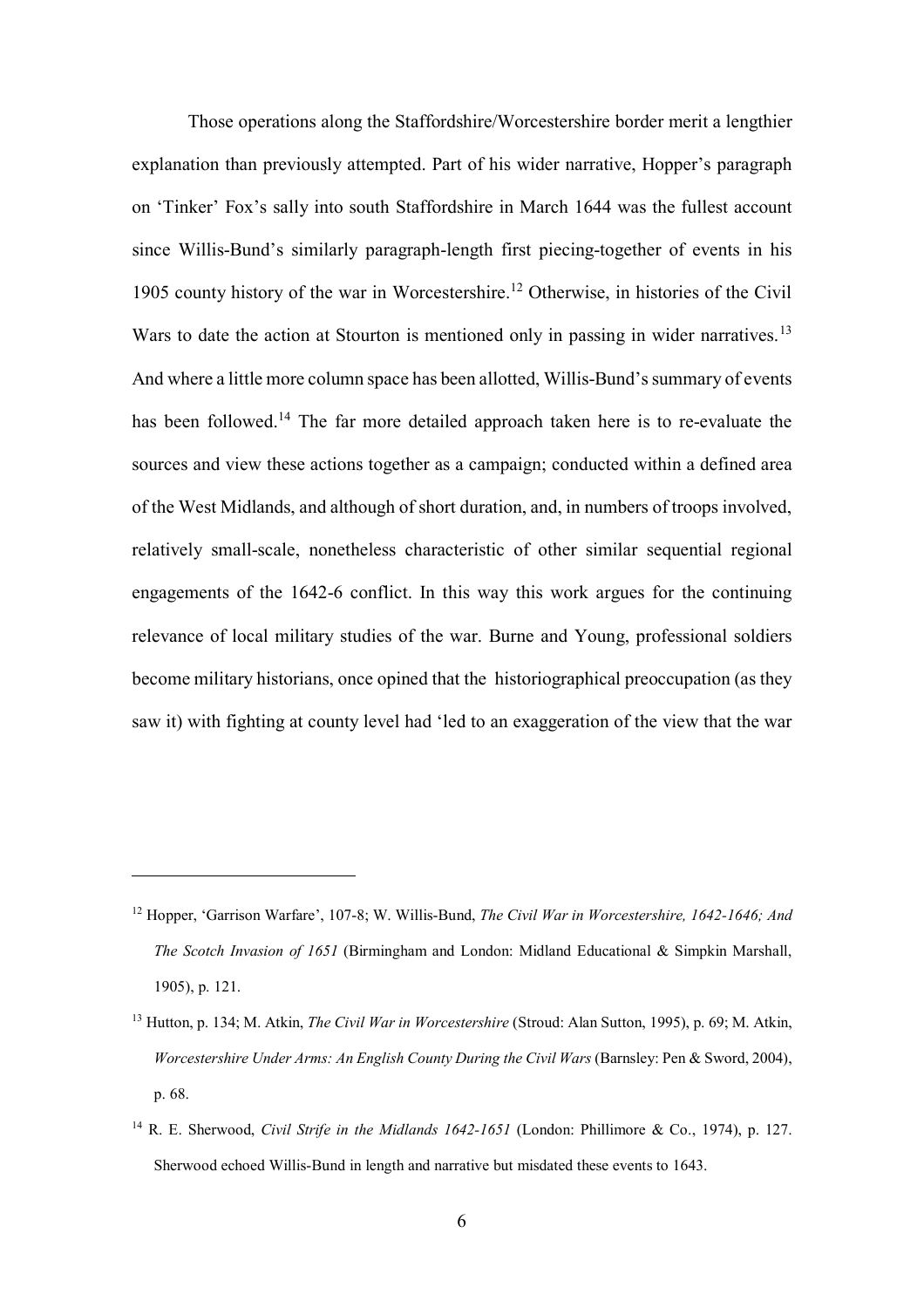was nothing more than a disconnected series of petty local struggles'.<sup>[15](#page-6-0)</sup> This view of the Stourton campaign instead argues that parochial actions were connected and operationally coherent, and moreover that the undercurrent of smaller-scale engagements prolonging what became a territorial war of attrition. This was recognised by a London journalist in spring 1644, who, reporting recent skirmishing in Shropshire involving the short-held occupation and capture of local strongholds, observed: 'Thus our present wars are likely to be prolonged, by this vicissitude and gaining and losing'.<sup>[16](#page-6-1)</sup>

#### **'Tinker' Fox and the Edgbaston garrison**

John Fox became a parliamentary officer under the leadership of Robert Greville, Second Baron Brooke. In 1642, Brooke as Warwickshire's lord lieutenant was the driving force of the parliamentarian cause in the county. In recognition of his activism, on 31 December parliament appointed Brooke commander-in-chief of parliamentary forces in Warwickshire and Staffordshire in expectation that under his leadership they would 'associate themselves, and mutually aid, succour, and assist one another' in co-ordinated action.<sup>[17](#page-6-2)</sup> Historians have termed this regional command geographically as the West Midland Association, although to contemporaries these were the 'associated counties', or simply 'the Association'. Fox was commissioned as a captain of a troop of Horse (cavalry) in the Association around the time Brooke took command. Fox's troop may have been serving with the associated Warwickshire and Staffordshire forces at Lichfield

<span id="page-6-0"></span><sup>15</sup> A. H. Burne and P. Young, *The Great Civil War: A Military History of the First Civil War 1642-1646* (Moreton-in-Marsh: Windrush Press, 1998), pp. xi-xii.

<span id="page-6-1"></span><sup>16</sup> *The Military Scribe,* 26 March-2 April 1644, 47, BL TT E.40(10).

<span id="page-6-2"></span><sup>17</sup> C. H. Firth and R. S. Rait, eds., *Acts and Ordinances of the Interregnum, 1642-1660*, Vol. I (London: HMSO, 1911), pp. 53-5.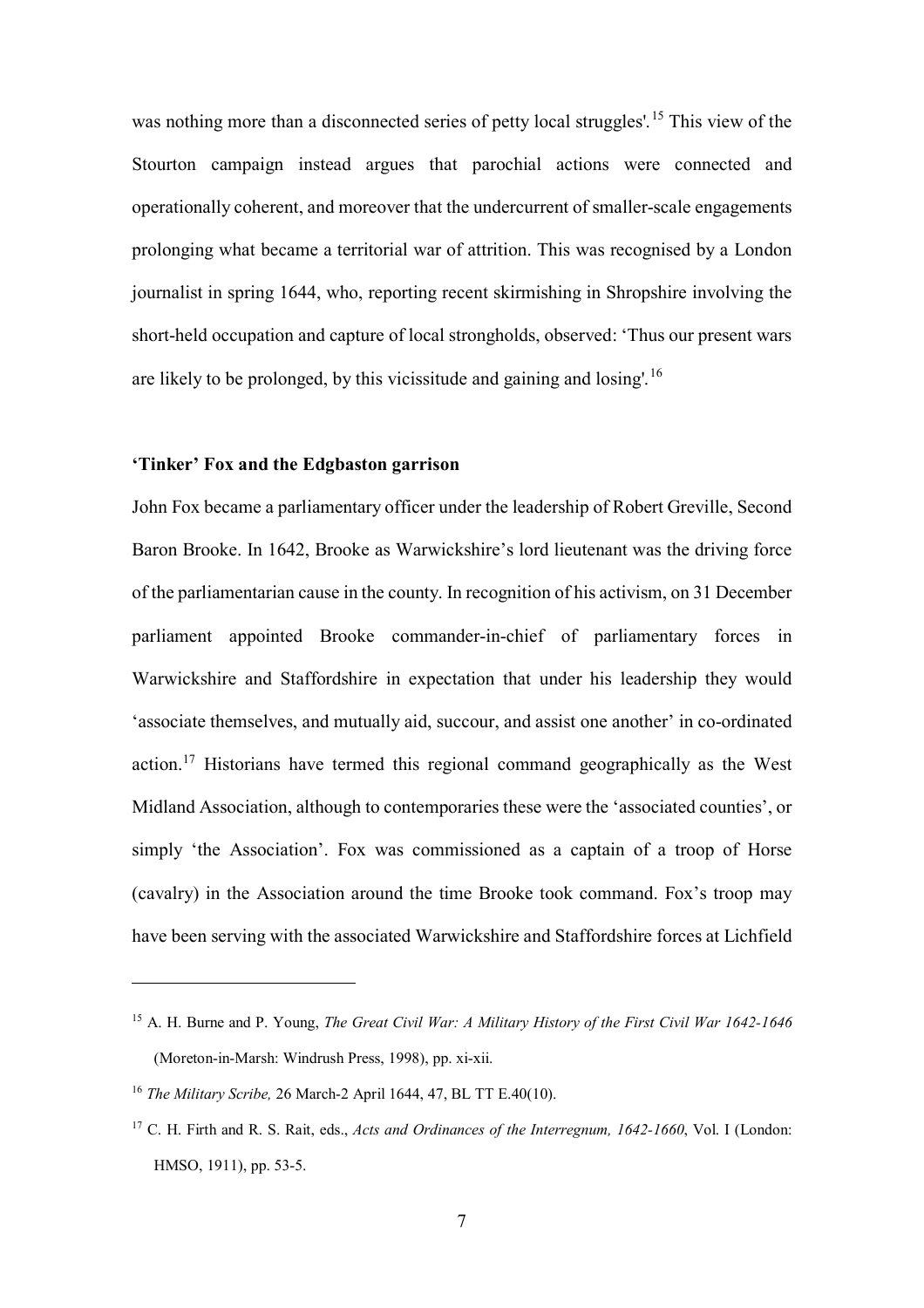when Brooke was killed on 2 March 1643 while directing siege operations against the Royalist-held cathedral close.<sup>[18](#page-7-0)</sup> Denied Brooke's energetic leadership, the Staffordshire and Warwickshire parliamentarians forsook the military cooperation intended by the Association and instead looked inwardly to their own defence. Shropshire was by then also attached to the Association, but the county was under royalist control since the previous autumn and its belligerent parliamentarians were a diaspora.[19](#page-7-1)

After the three-month hiatus in leadership of the West Midland Association, on 12 June parliament appointed the Warwickshire peer Basil Fielding, Second Earl of Denbigh, as general in command (and added royalist-controlled Worcestershire to his territorial responsibilities). Denbigh was a moderate parliamentarian of royalist-aligned parentage, and his command began inauspiciously in late August 1643, when, after leaving London for the West Midland theatre of operations with a cadre force, he was summarily recalled after rumours spread questioning his loyalty. It was not until November that Denbigh, with his fidelity to the parliamentary cause acknowledged at Westminster and by parliament's commander-in-chief the Earl of Essex, finally established his headquarters at Coventry. There he became entrenched in a pre-existing quarrel with the late Lord Brooke's associates dominating the parliamentary county committee for Warwickshire. What had begun as a dispute over military finances – in October, during his prolonged absence the committee attempted to disband Denbigh's

<span id="page-7-0"></span><sup>&</sup>lt;sup>18</sup> Hopper, 'Garrison Warfare', 100; A. Hughes, 'Greville, Robert, second Baron Brooke of Beauchamps Court (1607–1643), Parliamentarian army officer and religious writer', in *Oxford Dictionary of National Biography* (2004), <https://www.oxforddnb.com> [accessed 14 May 2021].

<span id="page-7-1"></span><sup>19</sup> A. Hughes, *Politics, Society and Civil War in Warwickshire, 1620-1660* (London and New York: Cambridge University Press, 1987), pp. 181-2; J. Worton, *To Settle the Crown: Waging Civil War in Shropshire, 1642-1648* (Solihull: Helion & Company, 2016), pp. 85-6, 95.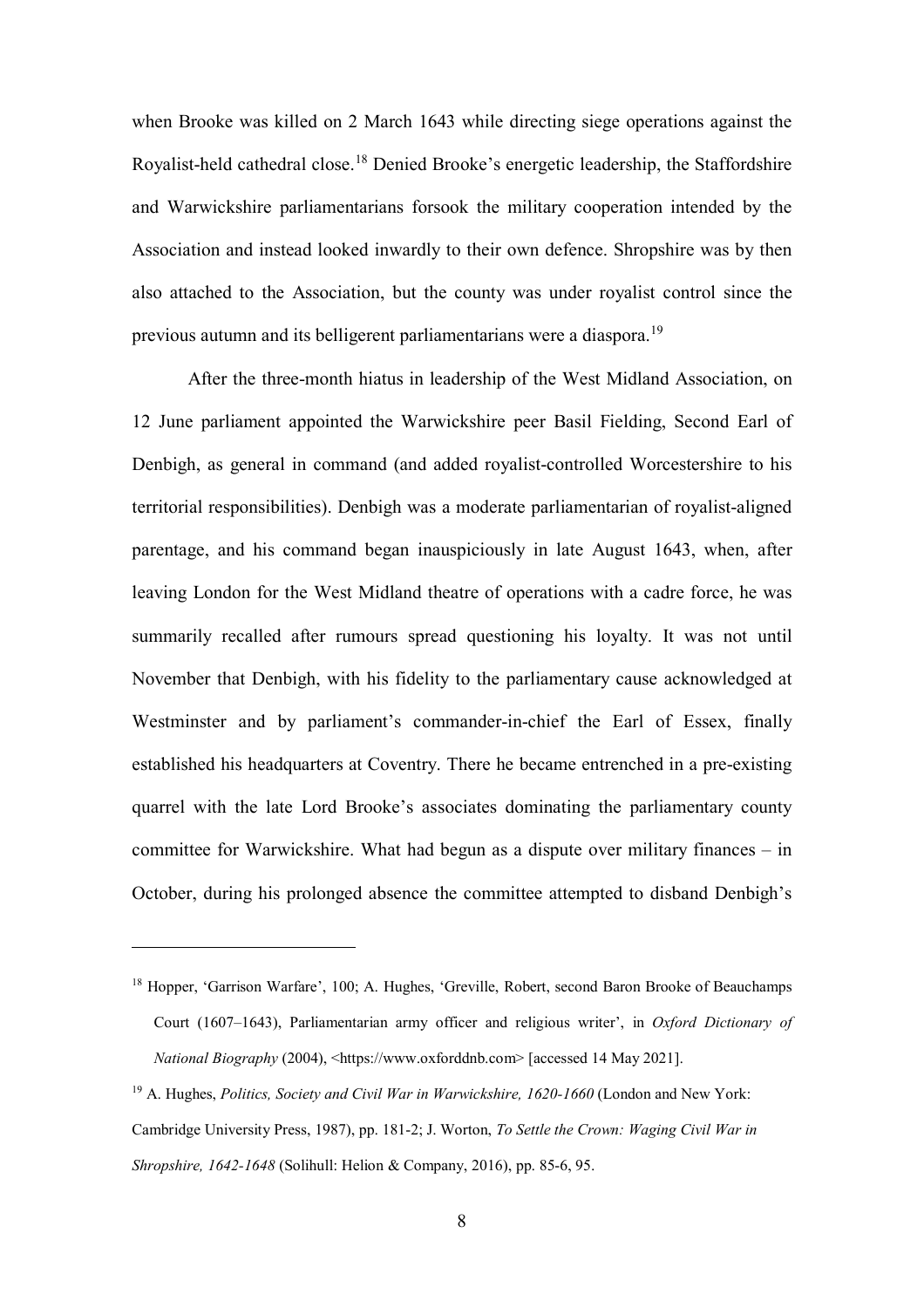advance guard arrived from London, reasoning they could not afford to pay them<sup>[20](#page-8-0)</sup> – deepened when the committee challenged Denbigh's authority to deploy the Warwickshire forces across Association territory.<sup>[21](#page-8-1)</sup> From Coventry on 1 December 1643, Denbigh wrote to Westminster complaining of being 'hindered from carrying the forces of this county to the relief of our friends' (meaning the Shropshire parliamentarians, then holding out in their isolated county stronghold at  $W$ em).<sup>[22](#page-8-2)</sup>

Under Denbigh's unremarkable generalship (his final military operations – in Shropshire and briefly into southern Cheshire – were in July 1644, after which he made what turned out to be a permanent return to London, ostensibly to pursue his grievances against Association committeemen he believed had hamstrung his war effort) the West Midland Association never functioned as a unified regional command. This was particularly disadvantageous to John Fox. His semi-independent Edgbaston garrison was outside the administrative organisation of both the Warwickshire and Staffordshire parliamentary county committees. Fox therefore would have benefitted from financial and logistical centralisation of the Association, but Denbigh never achieved this. Denbigh's operational decisions were also often disputed. These factors contributed to Fox's military misfortune in south Staffordshire in March 1644.

On 3 April 1643 Prince Rupert's field army had stormed parliamentarian-held Birmingham. Warwickshire, Staffordshire and East Midland royalists had already defeated Lord Brooke's field force, taken under the command of the Derbyshire

<span id="page-8-0"></span> $20$  Worton, p. 150.

<span id="page-8-1"></span><sup>21</sup> Hughes, pp. 221-5, *passim*; Worton*,* pp. 95, 149-50.

<span id="page-8-2"></span><sup>22</sup> Bodleian Library, Tanner Mss 62, The Clerk of Parliament's Papers, f. 402, Denbigh to 'Mr More' (probably the Shropshire parliamentarian and MP for Bishop's Castle Sir Richard More).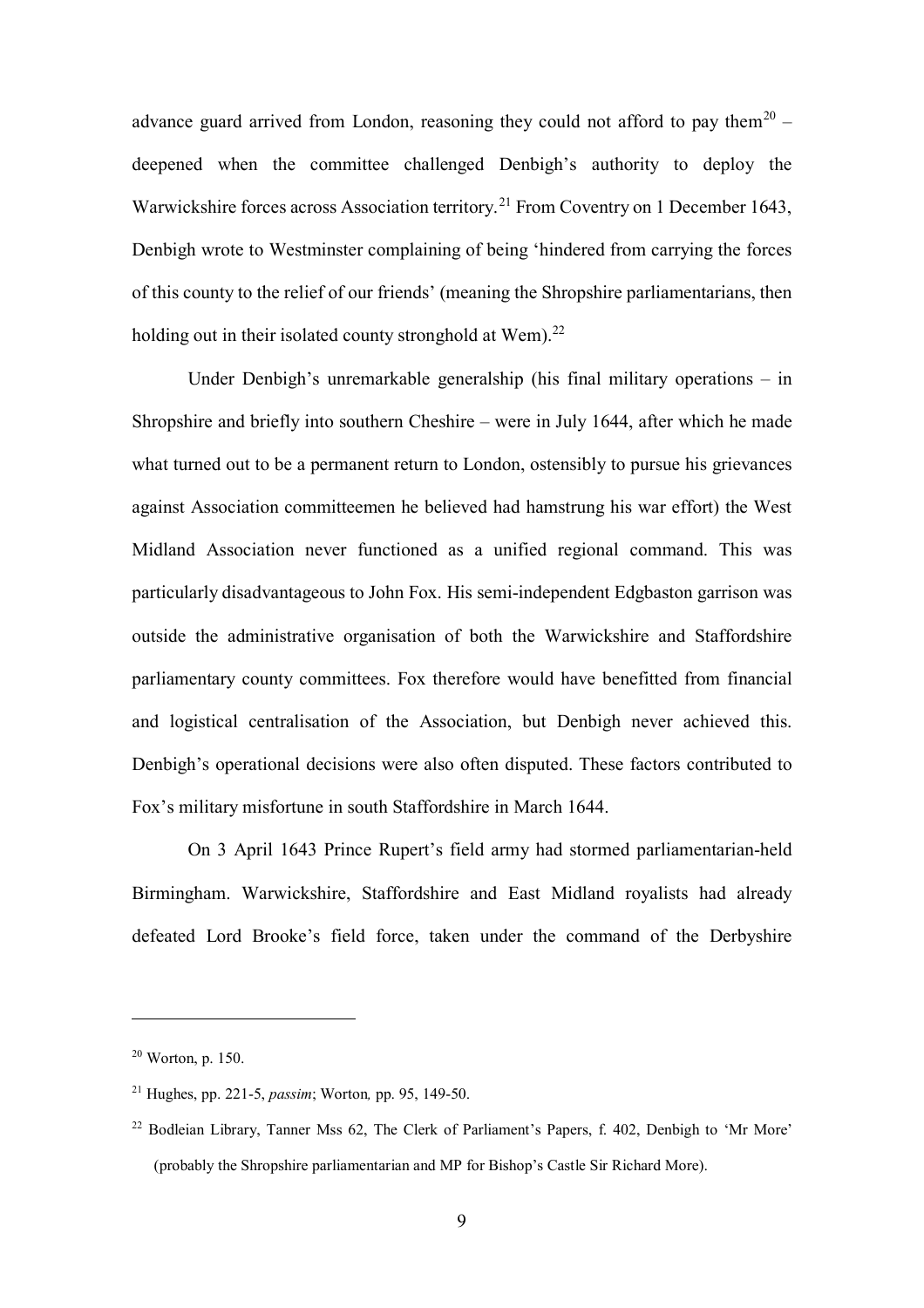parliamentary leader Sir John Gell, with Cheshire allies in battle at Hopton Heath, near Stafford, on 19 March. This cleared the way for Rupert during April to regain and garrison Lichfield. These royalist successes were counter-balanced in mid-May when the allied Staffordshire and Cheshire parliamentarians took Stafford from the royalists by surprise. It became the headquarters of the county committee garrisoned in opposition to the main royalist bases within Staffordshire, at Lichfield and Dudley.[23](#page-9-0)

Beyond the hinterland of Colonel Thomas Leveson's hilltop fastness at Dudley Castle (Dudley being then an enclave of Worcestershire just inside Staffordshire), southern Staffordshire, adjacent northern Worcestershire, the outlier of Shropshire at Halesowen along with, into north-west Warwickshire, the Birmingham district, during summer 1643 formed a no-man's land unoccupied by garrisons of either side. It was into this still to be contested part of the West Midlands that in the autumn Captain Fox established his base at Edgbaston, in the first attempt to site a permanent parliamentary military presence in the area since Prince Rupert had swept through Birmingham in April.

Hopper's dating of Fox's occupation of Edgbaston House to October 1643 concurs with the first mention of the garrison in the London press.<sup>[24](#page-9-1)</sup> In mid-December, *Certaine Informations from Severall Parts of the Kingdom* reported: 'Out of Warwickshire it is informed, that near Edgbaston within a mile of Birmingham in that county', at 'the house of one Master Middlemore, a great Papist, whose estate is estimated to be worth about six thousand pounds per annum, Captain Fox [was] keeping a garrison

<span id="page-9-0"></span><sup>23</sup> Sherwood, pp. 58-62, *passim*, 67; Hutton, pp. 46-7, 62; M. Bennett, 'Henry Hastings and the Flying Army of Ashby de la Zouch', *Transactions of the Leicestershire Archaeological and Historical Society*, 56 (1980-81), 64.

<span id="page-9-1"></span><sup>&</sup>lt;sup>24</sup> Hopper, 'Garrison Warfare', 101-2.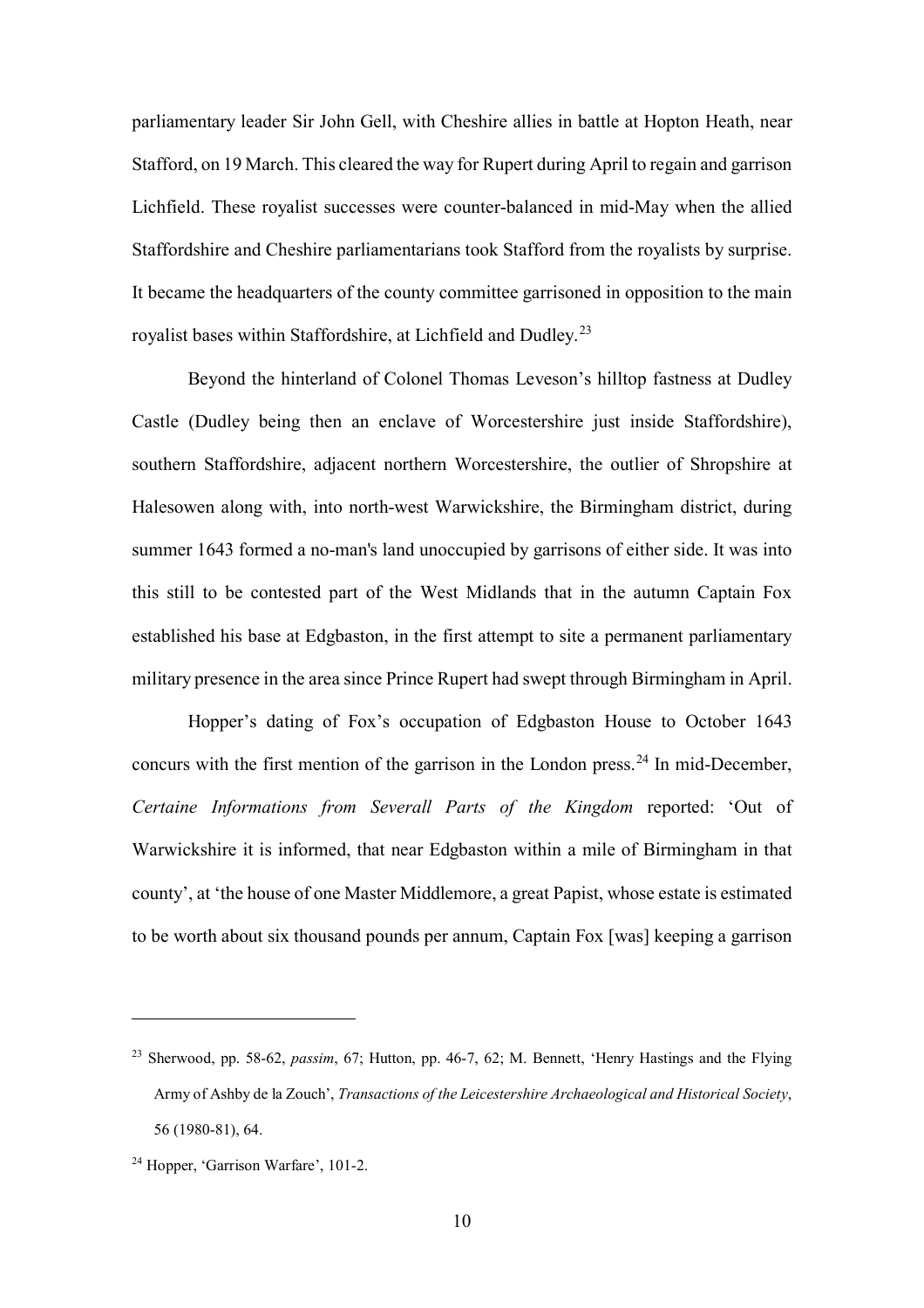in the said house for king and parliament, about a month since'.<sup>[25](#page-10-0)</sup> In seizing Robert Middlemore's manor house Fox seems to have acted on his own initiative; in June 1644 parliament commended him for having done so 'with great courage'.<sup>[26](#page-10-1)</sup> According to *Mercurius Aulicus*, Fox with just his own weakened troop of Horse, reduced to 16 cavalrymen from 40 in July 1643, marched the eleven miles (distance by present roads) southward from Walsall and occupied Middlemore's mansion unopposed. Given his later reputation for scouting, Fox would have acted on timely intelligence and in the knowledge of local support from Birmingham. Hopper has shown that Fox recruited from the Birmingham area, and therefore the mention in *Mercurius Aulicus* that by February 1644 the Edgbaston garrison was 'swollen up to 200' can be accepted at face value.<sup>[27](#page-10-2)</sup>

Having made Middlemore's manor house defensible – including by rendering the adjacent church of St Bartholomew unusable as a position for an attacking force by partial demolition, salvaging materials to build makeshift fortifications – Fox's garrison made its presence felt in the surrounding region.[28](#page-10-3) The hostile *Mercurius Aulicus* reported they did so by robbing and pillaging 'very sufficiently'. [29](#page-10-4) Around 10 December, Fox raided ten miles (by present roads) north-west into Colonel Leveson's backyard at Dudley while

<span id="page-10-0"></span><sup>25</sup> *Certaine Informations,* 18 December 1643, 379, BL TT E.79(8).

<span id="page-10-1"></span><sup>26</sup> W. D. Hamilton, ed., *Calendar of State Papers, Domestic Series, of the Reign of Charles I, 1644* (London: Eyre & Spottiswood for HMSO, 1888), p. 222.

<span id="page-10-2"></span><sup>27</sup> *Mercurius Aulicus*, 24 February 1644, 839, BL TT E.37(1); Hopper, 'Garrison Warfare', 100, 102-3.

<span id="page-10-3"></span><sup>&</sup>lt;sup>28</sup> The Rovalist cavalryman Richard Symonds noted in his campaign journal for 1645 that at Edgbaston 'the rogue Fox pulled down the church to make the works' (i.e. fortifications). C. E. Long, ed., *Diary of The Marches of the Royal Army During the Great Civil War kept by Richard Symonds* (London: The Camden Society, 1859), p. 190.

<span id="page-10-4"></span><sup>29</sup> *Mercurius Aulicus*, 24 February 1644, 839, BL TT E.37(1).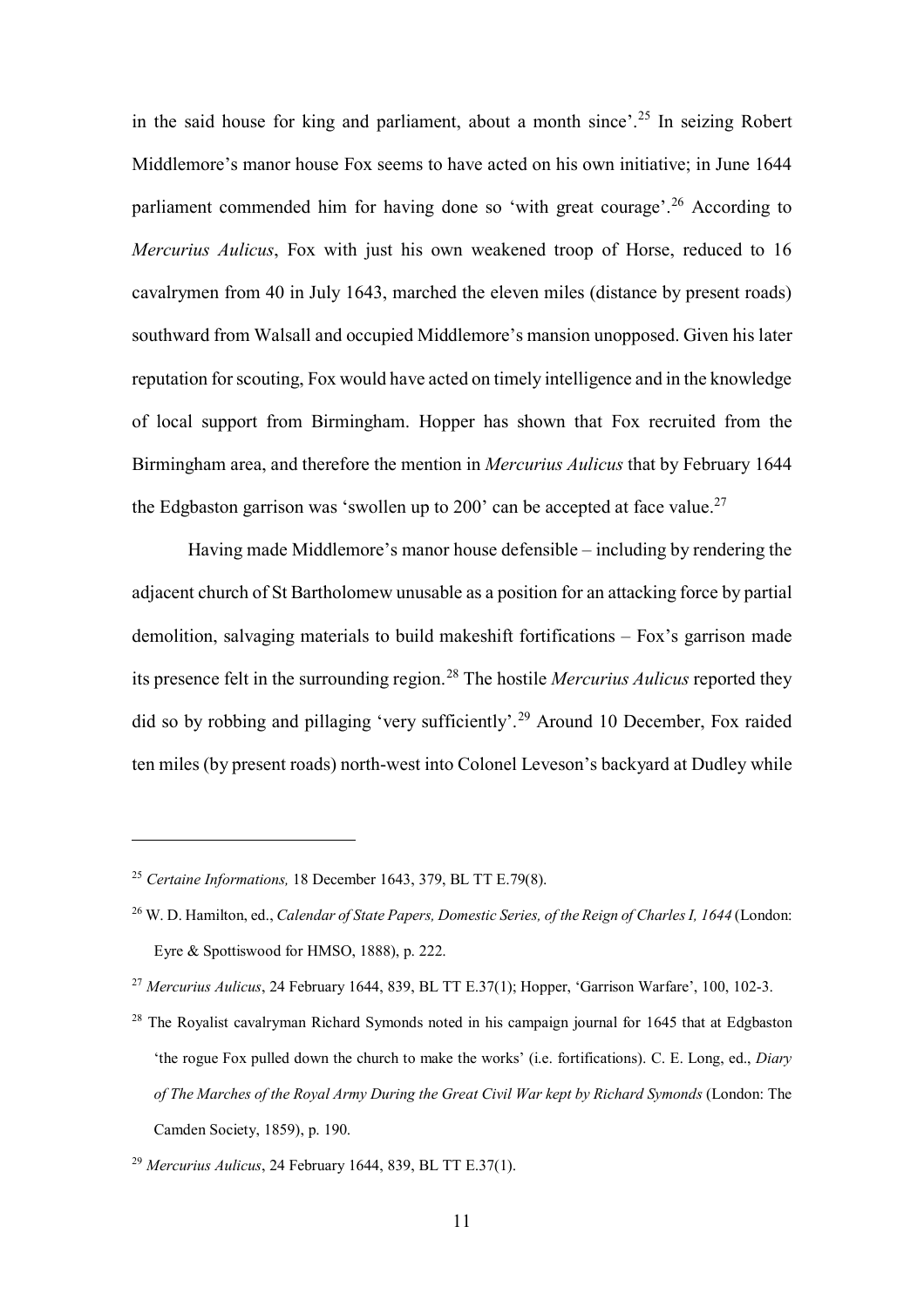the strength of the garrison was deployed elsewhere. Fox's men sprung 26 parliamentarian captives from the lightly guarded St Edmund's church at the foot of Castle Hill, seized some of the royalists' horses, and withdrew unopposed.<sup>[30](#page-11-0)</sup> By January 1644 the Edgbaston parliamentarians had engaged another royalist garrison in Staffordshire, skirmishing with Colonel Lane's troopers from Rushall Hall near Walsall (a manor house north-east of Fox's hometown) taking two prisoner.<sup>[31](#page-11-1)</sup> It can be assumed, given their proximity to the action, that from 25 to 27 December 1643 Fox's men joined in the successful assault against the royalist garrison recently established nearby in Sir Thomas Holt's mansion at Aston near Birmingham (although the parliamentary press billed it as an independent operation by an 800-strong body of Horse and Foot with artillery support from the Warwickshire county forces commanded by the soldier-committeeman Colonel Godfrey Bosseville).<sup>[32](#page-11-2)</sup>

#### **Tactics of garrison warfare**

 $\overline{a}$ 

Those royalists briefly occupying Aston Hall were a detachment from Leveson's garrison at Dudley ten miles eastward, sent there on or around 18 December to hold it as an outpost

<span id="page-11-0"></span><sup>30</sup> F. Bickley, ed., *Historical Manuscripts Commission Report on the Manuscripts of the late Reginald Rawdon Hastings, Esq. of the Manor House, Ashby de la Zouch,* Vol. II (London: HMSO, 1928), p. 134.

<span id="page-11-1"></span><sup>31</sup> D. H. Pennington and I. A. Roots, eds., *The Committee at Stafford, 1643-1645* (Manchester: Staffordshire Record Society, 1957), p. 40.

<span id="page-11-2"></span><sup>32</sup> *A Perfect Diurnall of Some Passages in Parliament*, 1 January 1644, 186-7, BL TT E.252(14); *The Weekly Account of Certain Special and Remarkable Passages from Both Houses of Parliament and Other Parts of the Kingdom*, 3-10 January 1644, 3, BL TT E.81(14).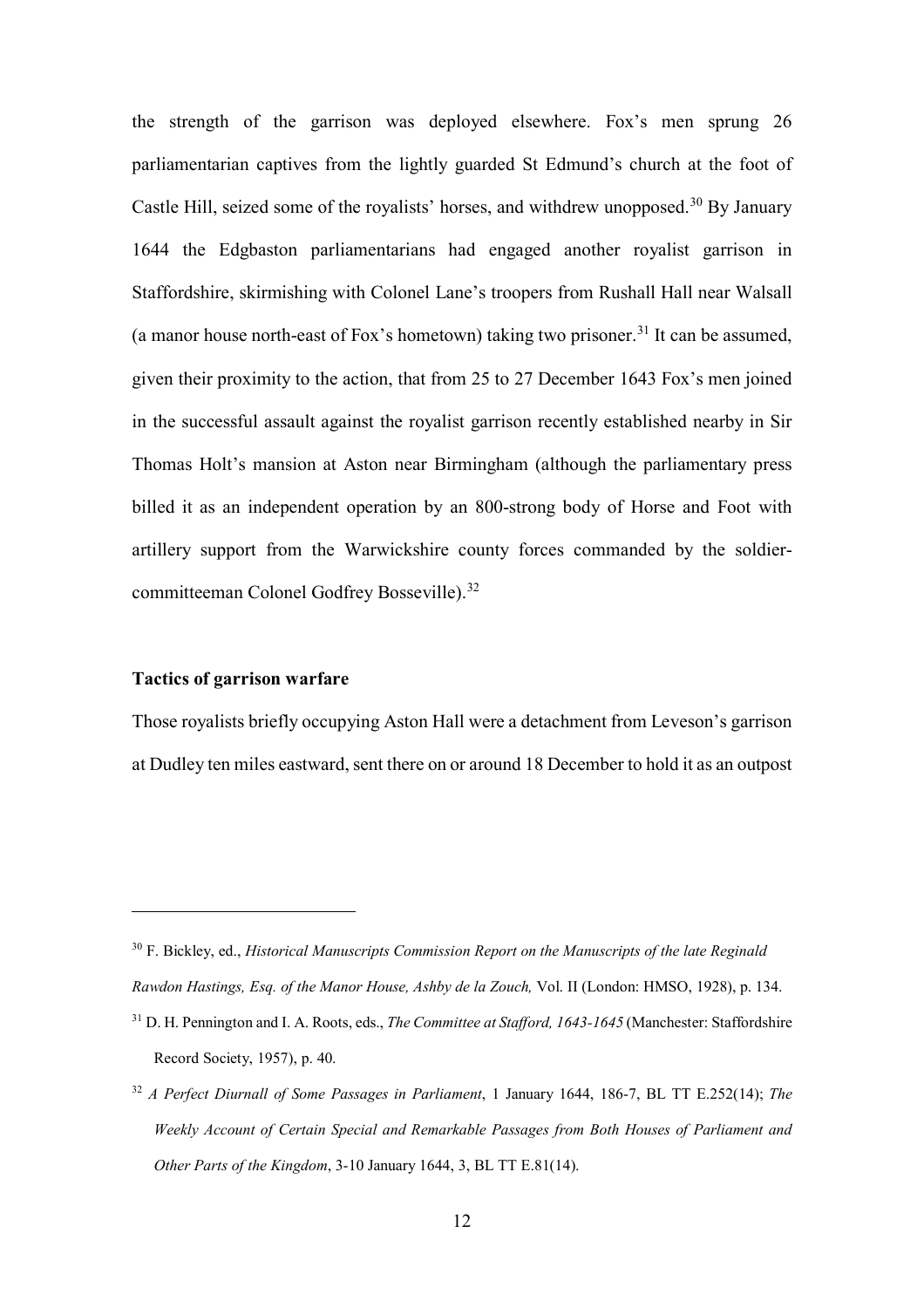nearer to parliamentarian-aligned Birmingham.<sup>[33](#page-12-0)</sup> In late October or early November, Leveson had similarly gained an outpost garrison 15 miles north-westward of Dudley, when detachments of Leveson's Horse and Dragoons (mounted infantry) took by surprise the 110 parliamentarians occupying Chillington Hall near Wolverhampton.<sup>[34](#page-12-1)</sup> Chillington was in turn the jumping-off point on the night of 21/22 December for an attack by Leveson's men upon Lapley House just three miles northward. According to the sole, royalist, report of the action the 82 parliamentarians at Lapley (occupying All Saints Church and the adjacent surviving priory house and walled enclosure of the medieval Benedictine priory) were quickly overrun and surrendered. Strengthened by reinforcements from Dudley Lapley became a royalist garrison.<sup>35</sup>

 At the end of December 1643 Colonel Bosseville's taskforce capitalised on its success at Aston Hall with a foray into north-east Worcestershire, capturing, looting and then probably burning the Roman-Catholic William Sheldon's manor house at Beoley – reportedly 'a strong hold in the edge of Warwickshire' - garrisoned by royalists.<sup>[36](#page-12-3)</sup> This and those actions at Lapley, Chillington, Aston, and Dudley, and at Stourton to follow,

<span id="page-12-0"></span><sup>33</sup> W. Hamper, ed., *The Life, Diary and Correspondence of Sir William Dugdale, Knight* (London: Harding, Lepard & Co., 1827), p. 57.

<span id="page-12-1"></span><sup>34</sup> *Mercurius Aulicus*, 25 November 1643, 670-1, BL TT E.77 (33).

<span id="page-12-2"></span><sup>35</sup> *Mercurius Aulicus*, 30 December 1643, 741, BL TT E.81 (19).

<span id="page-12-3"></span><sup>36</sup> Quotation from *The Scottish Dove, Sent out and Returning*, 29 December-5 January 1644, 95, BL TT E.81 (3); *Perfect Diurnall,* 187; *Dugdale*, p. 57; 'Parishes: Beoley', in *A History of the County of Worcester: Volume 4*, ed. by W. Page and J. W. Willis-Bund (London, 1924), pp. 12-19, <http://www.british-history.ac.uk/vch/worcs/vol4/pp12-19> [accessed 29 December 2020].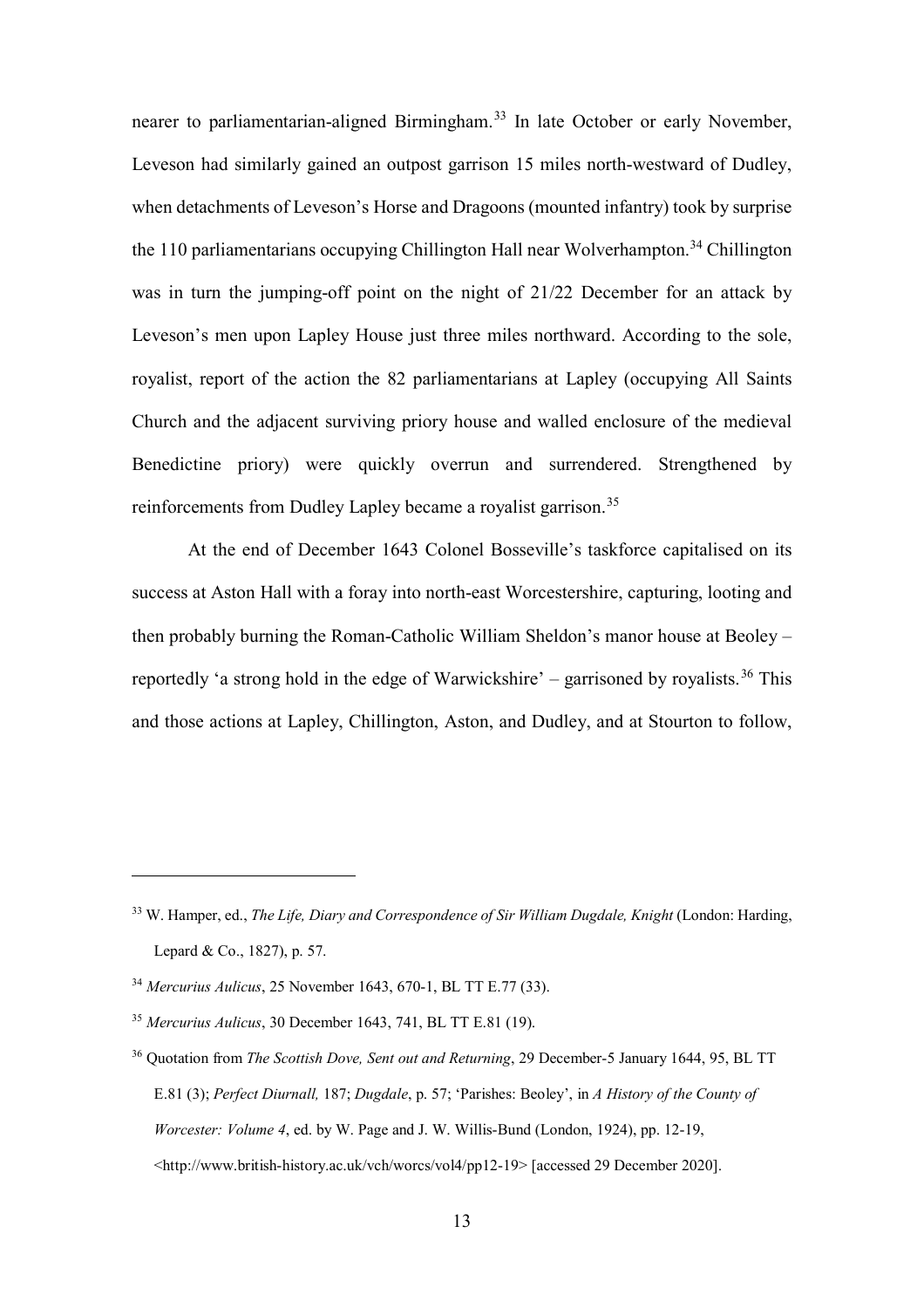were typical engagements of the inter-garrison warfare of the 1642-6 Civil War.<sup>[37](#page-13-0)</sup> In addition to counteracting enemy field armies, occupying territory was a strategic preoccupation of both sides. This required the siting and fortification of numerous garrisoned strongpoints. This proliferation of places and individual buildings – including market towns, manor houses, castles, and even parish churches – in which troops were stationed, sometimes on a more, sometimes on a less permanent basis, shaped the course of the fighting. While new garrisons were sited amid the fluctuating military front lines, the imperative to secure territorial gains coupled to the fluidity of the fighting caused established garrisons to remain occupied. Across the midland counties of Shropshire, Worcestershire, Warwickshire, Staffordshire, Derbyshire and Leicestershire in early summer 1645, for instance, there were reportedly 29 parliamentarian and 17 royalist garrisons.<sup>[38](#page-13-1)</sup> These ranged in size and strategic importance, from garrisoned county towns, for example parliamentarian Warwick, to manor houses held to control particular localities, such as royalist Longford House near Newport in east Shropshire. Large numbers of soldiers were assigned to garrison duty.<sup>[39](#page-13-2)</sup> While the resultant effect of

<span id="page-13-0"></span><sup>&</sup>lt;sup>37</sup> For commentaries on English Civil War garrison warfare, see for example: R. Hutton and W. Reeves, 'Sieges and Fortifications', in *The Civil Wars A Military History of England, Scotland and Ireland 1638- 1660,* ed. by J. Kenyon and J. Ohlmeyer (Oxford: Oxford University Press, 1998), pp. 198-233; P. Gaunt, *The English Civil War: A Military History* (London: I. B. Taurus, 2014), pp. 102-4; Hutton, pp. 100-4; P. Harrington, 'Siegefields: An Archaeological Assessment of Small Sieges of the British Civil Wars', *Journal of Conflict Archaeology*, 1.1 (2005), 93-113; C. Carlton, *Going to the Wars: The Experience of the British Civil Wars 1638-1651* (London: Routledge, 1992), pp. 150-4.

<span id="page-13-1"></span><sup>38</sup> As recorded in Symonds's *Diary*, pp. 167, 172-3, 176, 178, 190-1.

<span id="page-13-2"></span><sup>&</sup>lt;sup>39</sup> Charles Carlton estimated that at the time of the campaign leading to the decisive Battle of Naseby, by June 1645 48 per cent of Royalist soldiers were on garrison duty. Carlton, p. 150. Parliamentary numbers were probably similar.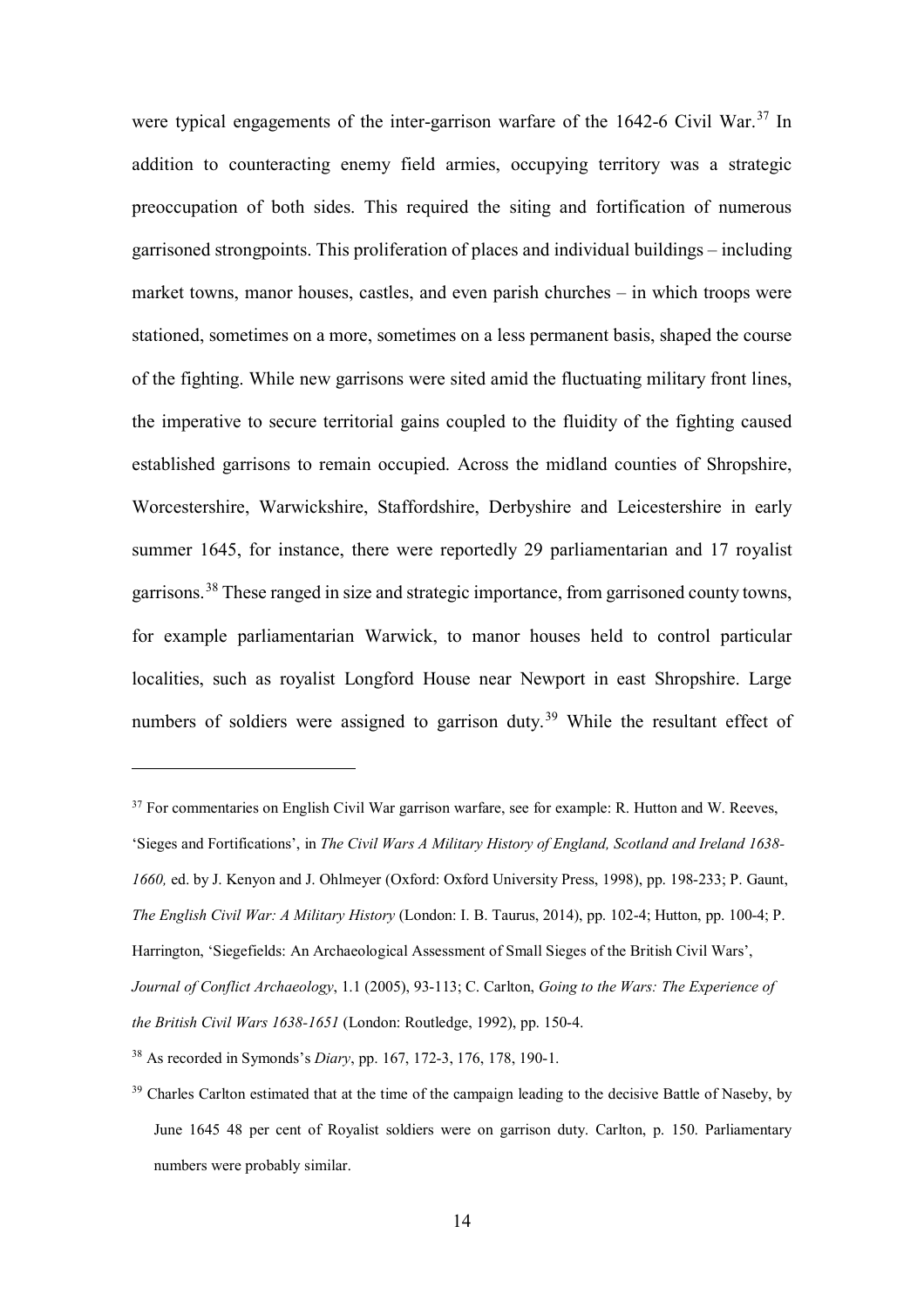garrisoning may have been to limit the scope for achieving decision on the battlefield, garrisons provided reserves to reinforce or to form field armies and taskforces. Garrisons also pinned down and threatened similar numbers of enemy soldiers occupying opposing strongholds.<sup>[40](#page-14-0)</sup>

Attacks against fortified places have been categorised as the characteristic military engagement of the Civil Wars across the British Isles.<sup>[41](#page-14-1)</sup> A compelling argument can also be made that actions to relieve or prevent the relief of a stronghold were equally influential. Indeed, some key battles occurred in this way. The First Battle of Newbury, fought 20 September 1643, resulted from the Earl of Essex's successful campaign to relieve the endangered parliamentarian garrison of Gloucester. Prince Rupert's breaking on 21 March 1644 of the parliamentarian encirclement of Newark relieved a garrison of equal regional importance to the Midlands royalists as Gloucester was to parliament in the West. And Rupert's defeat, in one of the war's decisive battles, at Marston Moor on 2 July 1644 was against allied Scots and parliamentarian armies the day before he had out-manoeuvred and forced to abandon their siege of royalist-held York. These are three examples of campaigns conducted at strategic level for the possession of garrisons. The smaller-scale contestation of Stourton Castle in March 1644 was undertaken for similar reasons at localised operational level.

The advantages to the belligerents of controlling by garrisoning key regional urban centres like Gloucester, Newark and York were self-apparent. Smaller garrisons such as those in the West Midlands featuring here were sited according to local circumstantial opportunities, as much as for any higher appreciation of strategic

<span id="page-14-0"></span><sup>40</sup> Hutton and Reeves, p. 198.

<span id="page-14-1"></span><sup>41</sup> ibid., p. 195.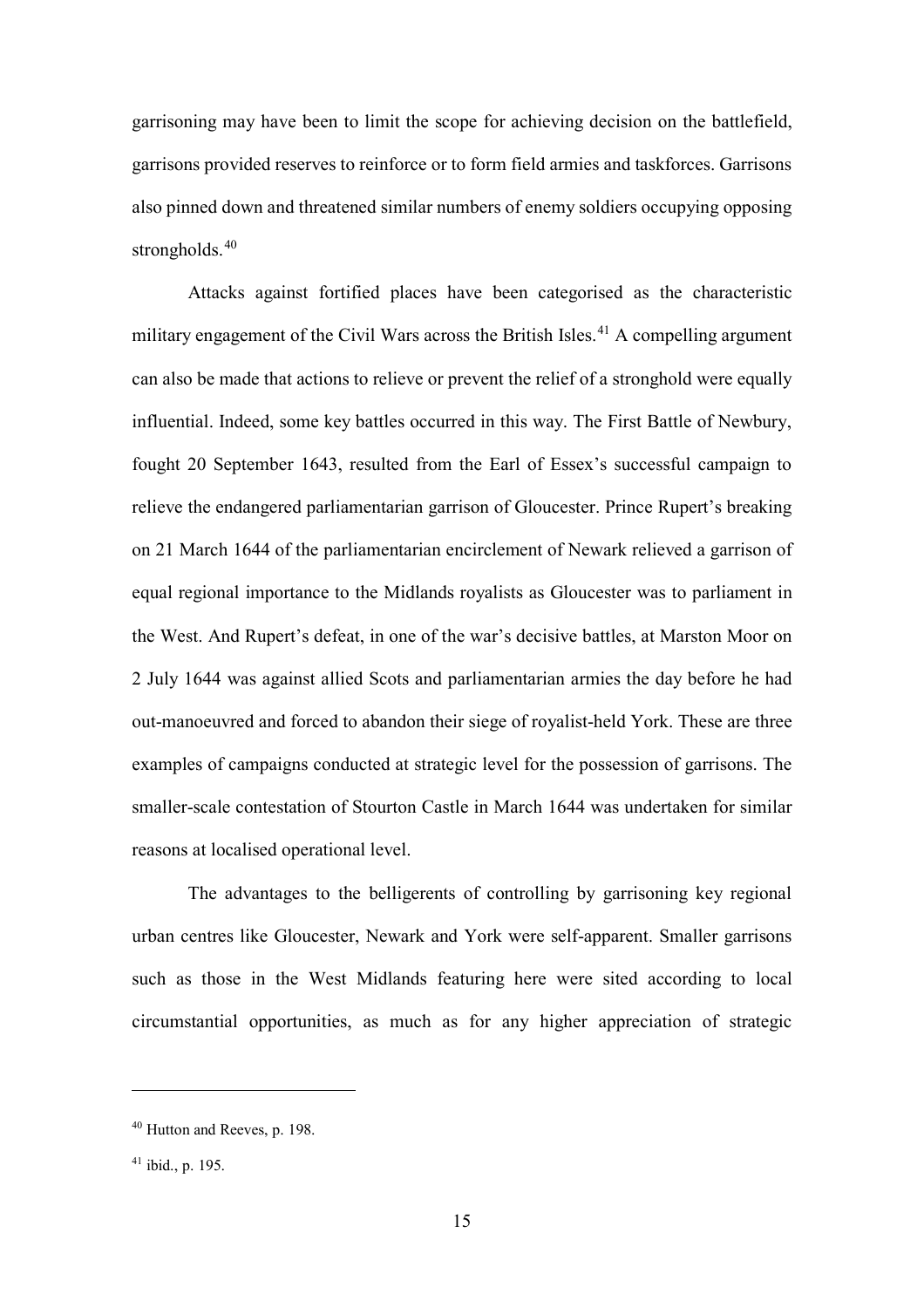advancement. For instance, both Captain Fox and Colonel Leveson at Edgbaston and Aston respectively seem to have acted to pre-empt the enemy by occupying advantageous positions. Similarly, in December 1643 the parliamentarian committeemen at Stafford sent a cavalry detachment to secure the Shropshire-based royalist Sir Richard Leveson's Staffordshire house at Trentham, in order 'to 'prevent the enemy from making a garrison there'.<sup>[42](#page-15-0)</sup> Garrisons, depending on their size, exerted control over their hinterlands – particularly by the reach of their horsemen – and harassed enemy forces. Indeed, garrisons were often closely positioned to counter the activity of opposing strongpoints. In December 1643, this sort of escalation in the West Country was seen by a parliamentarian correspondent to have resulted from the arrival of royalist reinforcements from Ireland:

Into Gloucestershire, where they possess themselves of all the strongest holds, towns, and houses, and fortify them; so cautious [i.e. careful] is the enemy to take all advantages of ground, and to provide fresh quarters continually near our garrisons, which should animate the parliament's soldiers to be politic the other way, and to grow as much upon the enemy's quarters as near their garrisons may be.<sup>[43](#page-15-1)</sup>

Such proximity fomented an inter-garrison warfare of usually small engagements. Typically involving low hundreds or sometimes just tens of soldiers, these actions were fought as skirmishes between patrols, opportunistic attacks upon supply convoys and marching detachments (including 'beating up' enemies in their billets), and more concerted attacks, including determined sieges, mounted against enemy strongholds.

<span id="page-15-0"></span><sup>42</sup> *Committee at Stafford*, p. 12.

<span id="page-15-1"></span><sup>43</sup> *Mercurius Civicus, or London's Intelligencer*, 21-28 December 1643, 346, BL TT E.79(18).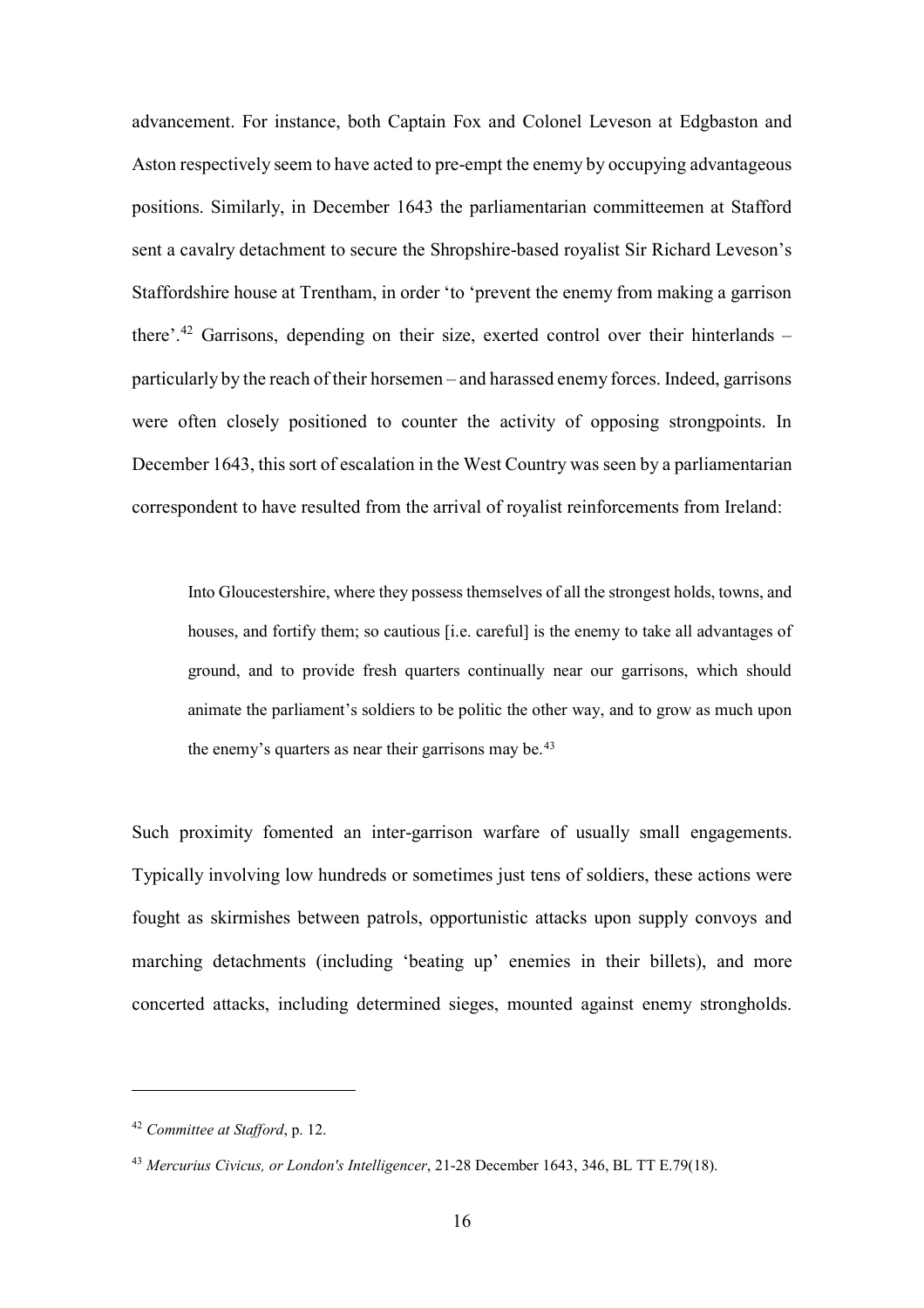Given the intensity of the fighting, some strongpoints frequently changed hands. In Shropshire, for example, Moreton Corbet Castle, strategically situated between the garrison towns of Shrewsbury and Wem, held by royalists and parliamentarians respectively as their county headquarters, was occupied twice by both sides during 1644.[44](#page-16-0) In Staffordshire, Chillington Hall was first held by royalists, but they surrendered to allied Cheshire and Staffordshire parliamentarians in August 1643 after a two-day siege. As mentioned previously, Chillington and the neighbouring garrison at Lapley were regained by royalists from the Dudley garrison in December 1643. However, by June 1644 they were back in parliamentarian hands, when the committeemen at Stafford decided both outposts should be abandoned and 'demolished and made unfit for the like service hereafter'.<sup>[45](#page-16-1)</sup>

Garrisons could secure their own side's and endanger enemy lines of supply and communication. They were staging posts for friendly forces and couriers, and served as intelligence-gathering hubs. Fox's scouts, or informants, for example, reporting in to Edgbaston House in mid-March 1644 not only commented on the size and condition of Prince Rupert's army then marching eastward through south Staffordshire, but also accurately revealed that 'they are bound for Newark'.<sup>[46](#page-16-2)</sup> Outlying satellite garrisons were positioned to shield key strongholds against enemy incursion. Great Chalfield manor house in Wiltshire, for example, a parliamentary garrison from October 1644, was, in the words of its tax collector a 'naked [i.e. unfortified] house and made a frontier garrison to

<span id="page-16-0"></span><sup>44</sup> Worton, p. 150.

<span id="page-16-1"></span><sup>45</sup> J. Hall, ed., 'Memorials of the Civil War in Cheshire and the Adjacent Counties by Thomas Malbon of Nantwich, Gent.', *The Record Society for the Publication of Original Documents relating to Lancashire and Cheshire*, XIX (1889), p. 71; *Committee at Stafford*, pp. 128-9.

<span id="page-16-2"></span><sup>46</sup> WRO, C2017/C9/64, Fox to Denbigh, 18 March 1644.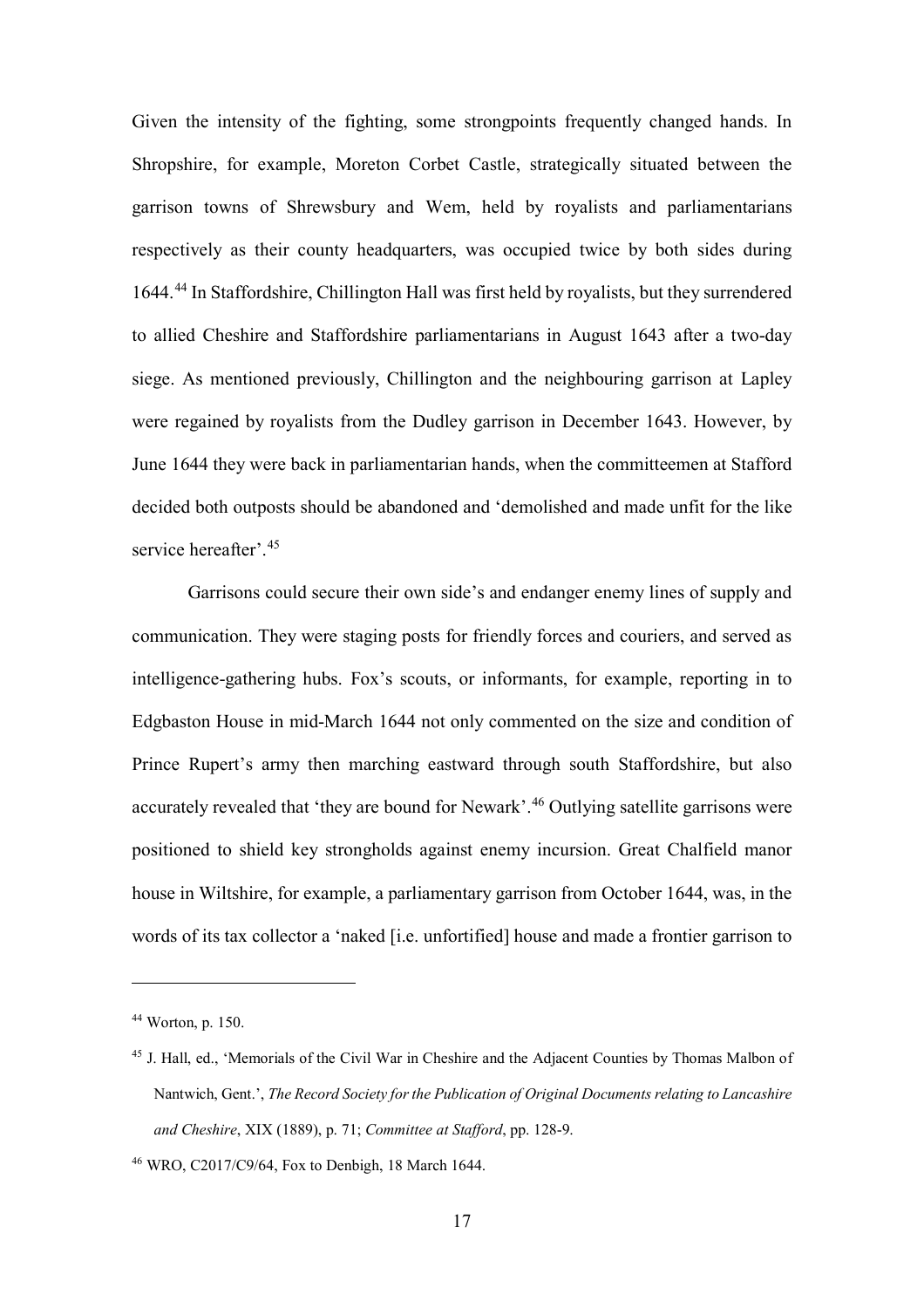Malmesbury and Gloucester, and was environed about by five of the King's garrisons, some within two miles, the farthest but six miles from it'.<sup>[47](#page-17-0)</sup> If an opposing field army advanced into a territory, garrisons provided a refuge and rallying point and, unless neutralised, perhaps requiring lengthy siege operations, restricted enemy exploitation of newly gained ground. The force-multiplying effect of inserting a garrison into opposing or hitherto undisputed territory was an effective stratagem to destabilise the enemy and put them on the back foot. Garrisons were especially active in securing revenues and provisions while denying those resources to the enemy. So, garrisons were intended to be largely self-supporting, paid and supplied by monetary taxation and produce in kind from the local populace. The tax collector William Tarrant, for example, received 'contributions' from 32 villages and townships to sustain the Great Chalfield garrison. In lieu of cash, 'the country [people] had liberty to pay their contribution in victual, hay, oats or might work it out at the fortifications'.[48](#page-17-1) Sequestration of enemy assets was another source of garrison revenue. The reported chance discovery of Robert Middlemore's estate records – the 'bonds and evidences for his lands enclosed'<sup>[49](#page-17-2)</sup> – by one of Captain Fox's soldiers enabled him to sequester the rental of Middlemore's tenants for the upkeep of the Edgbaston garrison, although it was not until June 1644 that Fox gained parliament's authorisation for the levies he had unilaterally imposed for the previous eight months.[50](#page-17-3) In exchange for their cash, labour, and supplies, civilians received dubious commitments from garrisons to protect them from similar demands

<span id="page-17-0"></span><sup>47</sup> J. H. P. Pafford, ed., *Accounts of the Parliamentary Garrisons of Great Chalfield and Malmesbury, 1645-*

<span id="page-17-1"></span>*<sup>1646</sup>* (Devizes: Wiltshire Historical and Natural History Society, Records Branch, Vol. II, 1940), p. 45. <sup>48</sup> ibid, pp. 45-7.

<span id="page-17-2"></span><sup>49</sup> *Certaine Informations*, 379.

<span id="page-17-3"></span><sup>50</sup> *State Papers, 1644*, p. 222.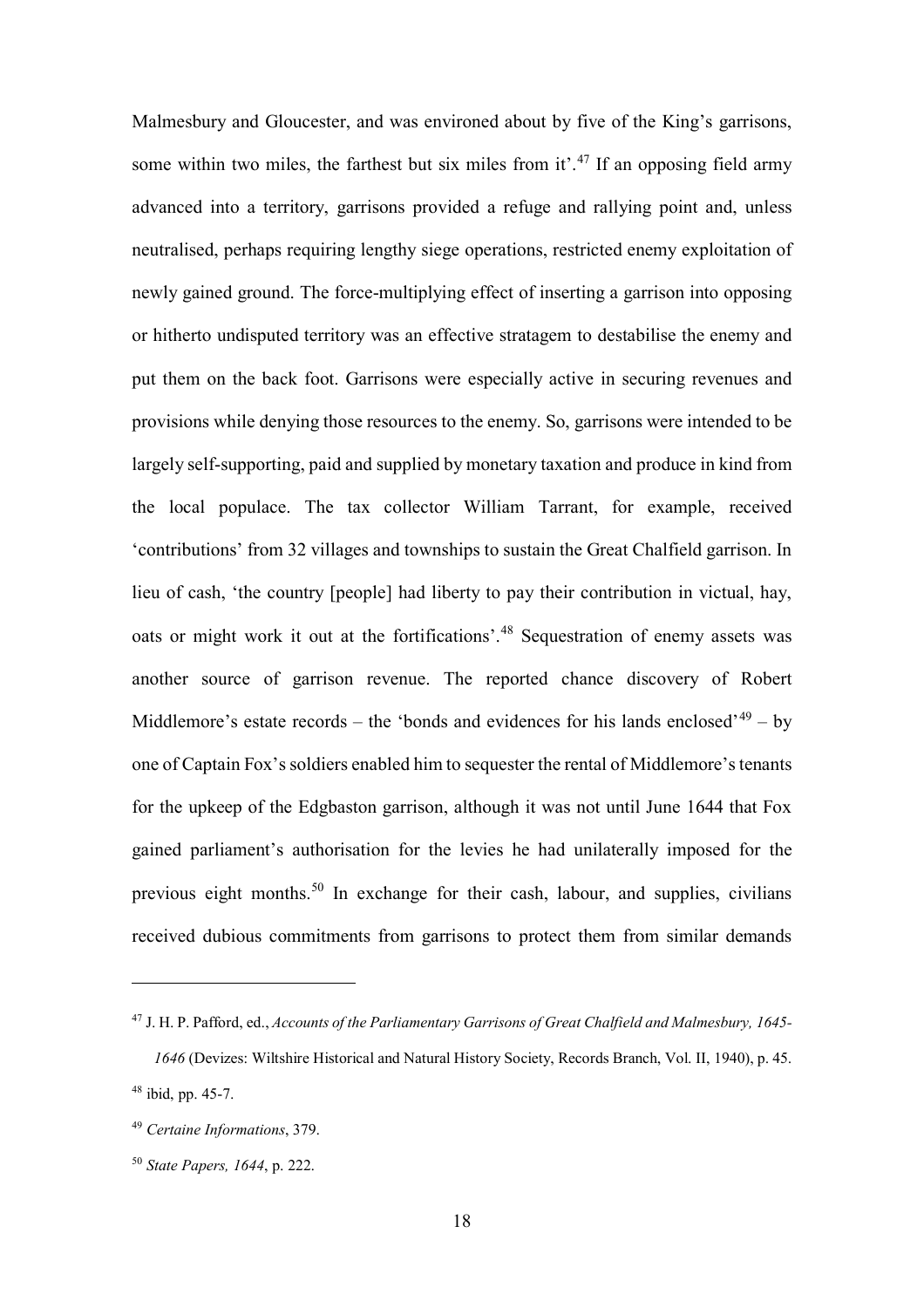made by the enemy. In March 1644, the reasons why Stourton Castle was garrisoned and contested were a combination of the above factors.



Figure 1. Map of the region of the military activity during 1643-44 under discussion. (Author)

### **The Stourton Castle campaign**

The royalist diarist William Dugdale and Colonel John Fox himself (reporting to the Earl of Denbigh) both recorded that parliamentarians occupied Stourton Castle during the night of 21/22 March intending to garrison the place. While the operation was under Fox's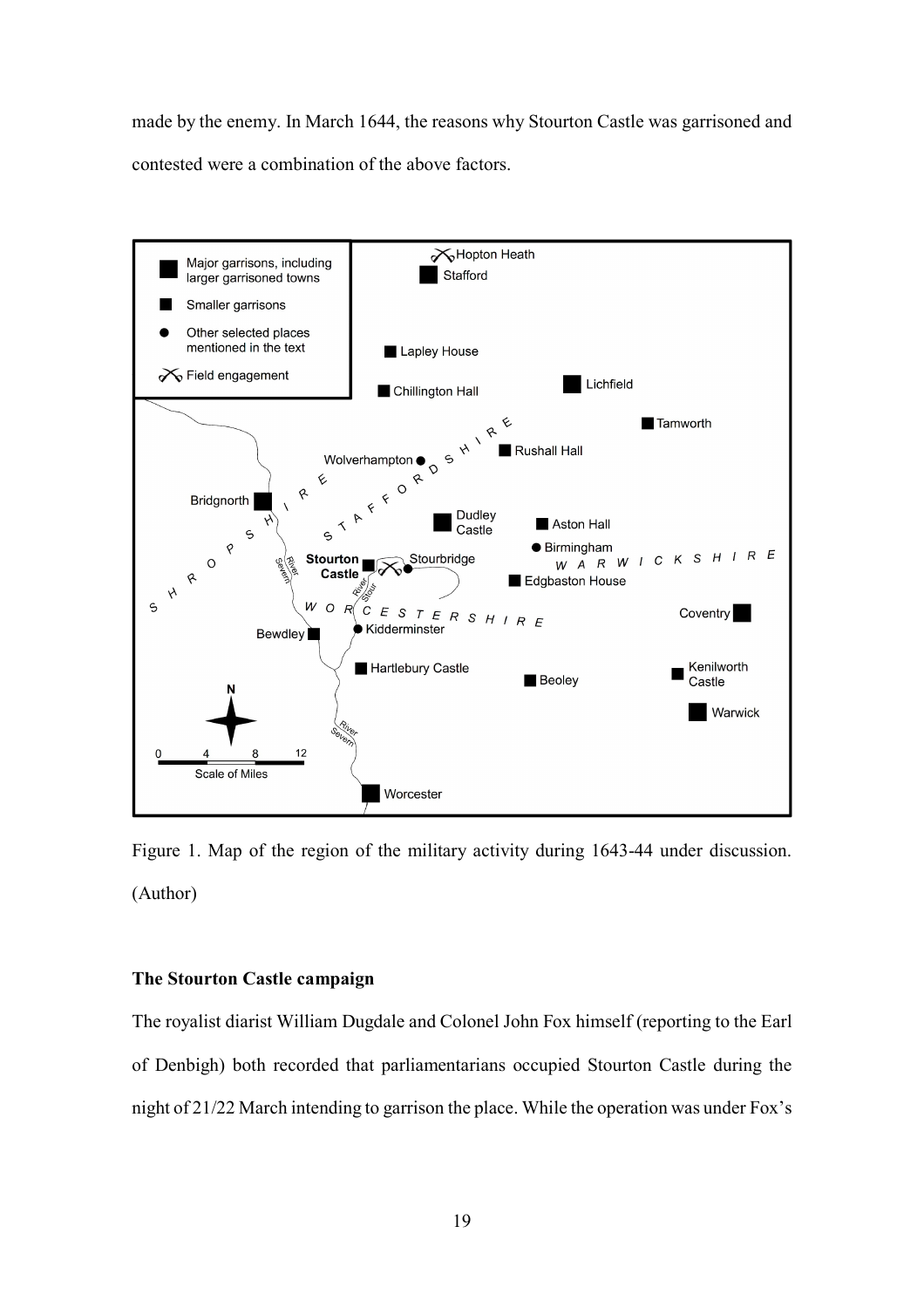overall direction, his brother Reignold led the 200-strong force sent from Edgbaston.<sup>[51](#page-19-0)</sup> According to Dugdale they simply 'entered' the castle; and the parliamentarians do seem to have been unopposed. In a regional situation report to Prince Rupert written at Belvoir Castle, Leicestershire, early on probably 25 March, Henry Hastings, Baron Loughborough, commanding royalist forces in the East Midlands, mentioned that 'Fox and some of his fellow rebels have put a garrison into Stourton Castle upon the edge of Staffordshire next Worcestershire', without suggesting royalists were expelled.<sup>[52](#page-19-1)</sup> Neither did Sir Lewis Kirke, recently appointed by Rupert to the governorship of the royalist garrison town of Bridgnorth in east Shropshire, in a dispatch to the Prince written on 25 March mention any fighting at Stourton. The castle was only 12 miles (by present roads) south-east of Bridgnorth, so had it been royalist held Kirke would surely have mentioned it. Kirke laconically noted that Stourton Castle was 'the dwelling of one Whorwood, a disaffected person'. [53](#page-19-2) This was John Whorwood, whose forebears had been granted the manors at Kinver of Stourton and adjacent Compton by King Henry VIII. The royalists seem to have rightly suspected Whorwood's loyalties. He joined in the post-war parliamentarian and later commonwealth administration of south Staffordshire, sitting as a JP by 1647 and into the 1650s and as such also as a commissioner for the army assessment tax in 1649. Whorwood's other, and probably principal, residence was nearby at Dunsley Hall, near Kinver, but whether he was at Stourton when the parliamentarian soldiers arrived remains unknown.<sup>[54](#page-19-3)</sup> These circumstances suited John Fox as a military

<span id="page-19-0"></span><sup>51</sup> *Dugdale*, pp. 63-4; WRO, C2017/C9/70, Fox to Denbigh, 24 March 1644.

<span id="page-19-1"></span><sup>52</sup> WSL, Prince Rupert's Papers, SMS 550/4.

<span id="page-19-2"></span><sup>53</sup> BL, Additional Manuscripts 18981, Prince Rupert's Papers, f. 103.

<span id="page-19-3"></span><sup>54</sup> M. W. Greenslade, ed., *A History of the County of Stafford, Vol. XX, Seisdon Hundred (Part).* (Victoria County History. London: Oxford University Press for the Institute of Historical Research, 1984), pp. 130-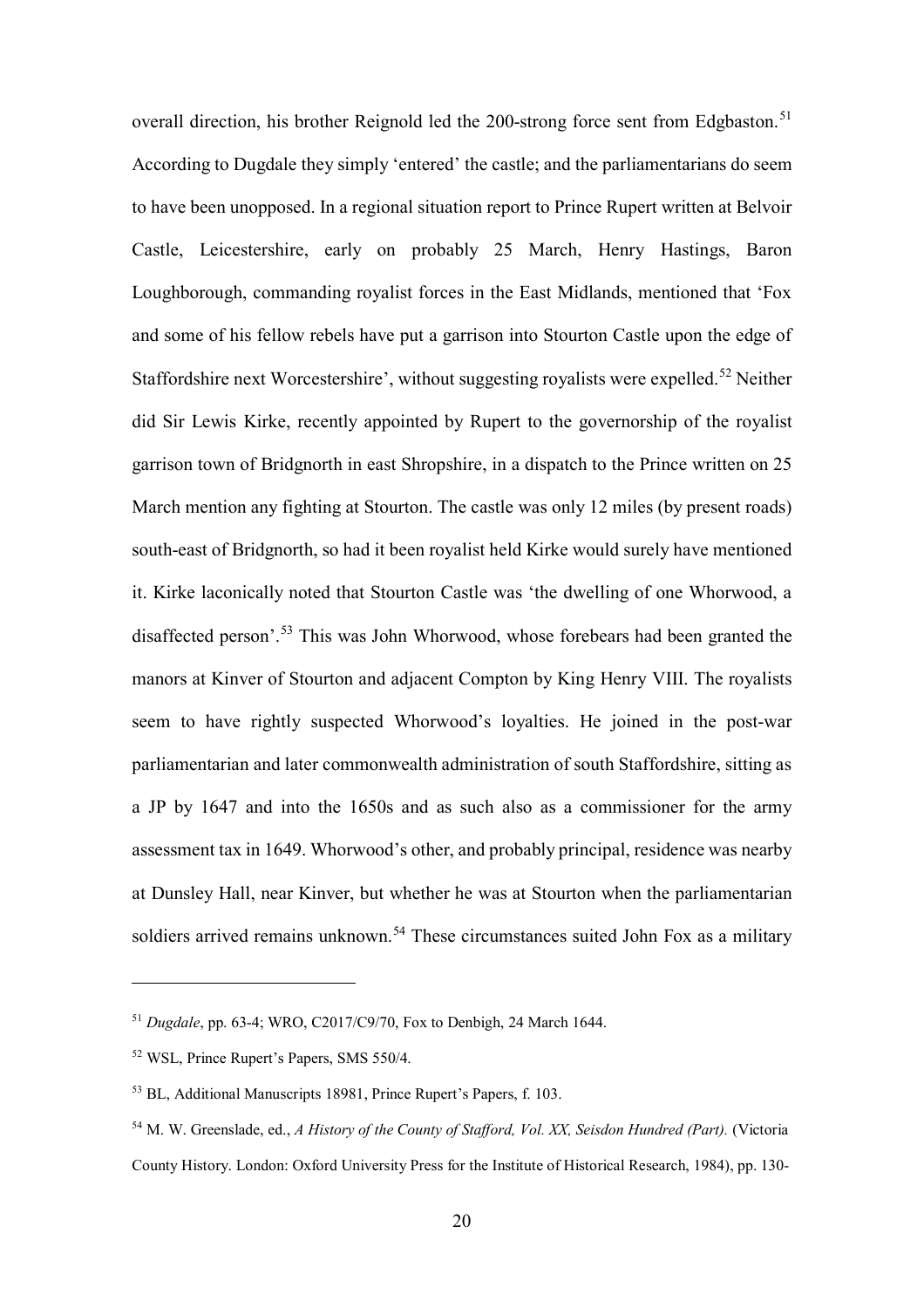opportunist acting on reliable intelligence; in the knowledge of Whorwood's allegiance and that Stourton Castle was unoccupied by the enemy.<sup>[55](#page-20-0)</sup>

At Edgbaston House on 24 March, Fox penned the Earl of Denbigh 'a more perfect account of Stourton Castle than formerly'. The officers left in command liked the position 'very well for situation and strength it lying near the roads that leads from Worcester to Bridgnorth and from Worcester to Dudley and in the midst of the enemy's quarters'. Fox envisaged that the royalists 'apprehend themselves undone if this garrison be not prevented'.<sup>[56](#page-20-1)</sup> Unexpected by the enemy, the parliamentarians had at Stourton established a foothold in a salient of hitherto uncontested territory bordered by four royalist strongholds within a 12-mile radius; Dudley Castle to the north-east, Bridgnorth westward, and Hartlebury Castle and Bewdley southward in Worcestershire. The largest royalist garrison in the immediate region was Worcester, only 22 miles away (see Figure 1). Sir Lewis Kirke warned Prince Rupert that Stourton Castle in parliamentarian hands would be 'a great hindrance to the intercourse [from and into Shropshire] with Worcester on the east side Severn'.<sup>[57](#page-20-2)</sup> However, whilst the enemy's seizure of Stourton Castle had alarmed the royalists and endangered their lines of communication, within the salient the parliamentarian outpost was isolated and vulnerable to counter-attack.

Stourton Castle lies within what in the seventeenth century was the southern extremity of Seisdon Hundred in the far south-west corner of Staffordshire, bordering

<sup>1;</sup> S. Erdeswick. *A Survey of Staffordshire, containing the Antiquity of that County* (Westminster: Nichols

<sup>&</sup>amp; Son, 1844), pp. xv, xix; W. Hackwood, *A History of West Bromwich* (Birmingham: Birmingham News

<sup>&</sup>amp; Printing Co., 1895), p. 56.

<span id="page-20-0"></span><sup>55</sup> Hopper, 'Garrison Warfare', 107.

<span id="page-20-1"></span><sup>56</sup> WRO, C2017/C9/70.

<span id="page-20-2"></span><sup>57</sup> BL, Additional Manuscripts 18981, f. 103.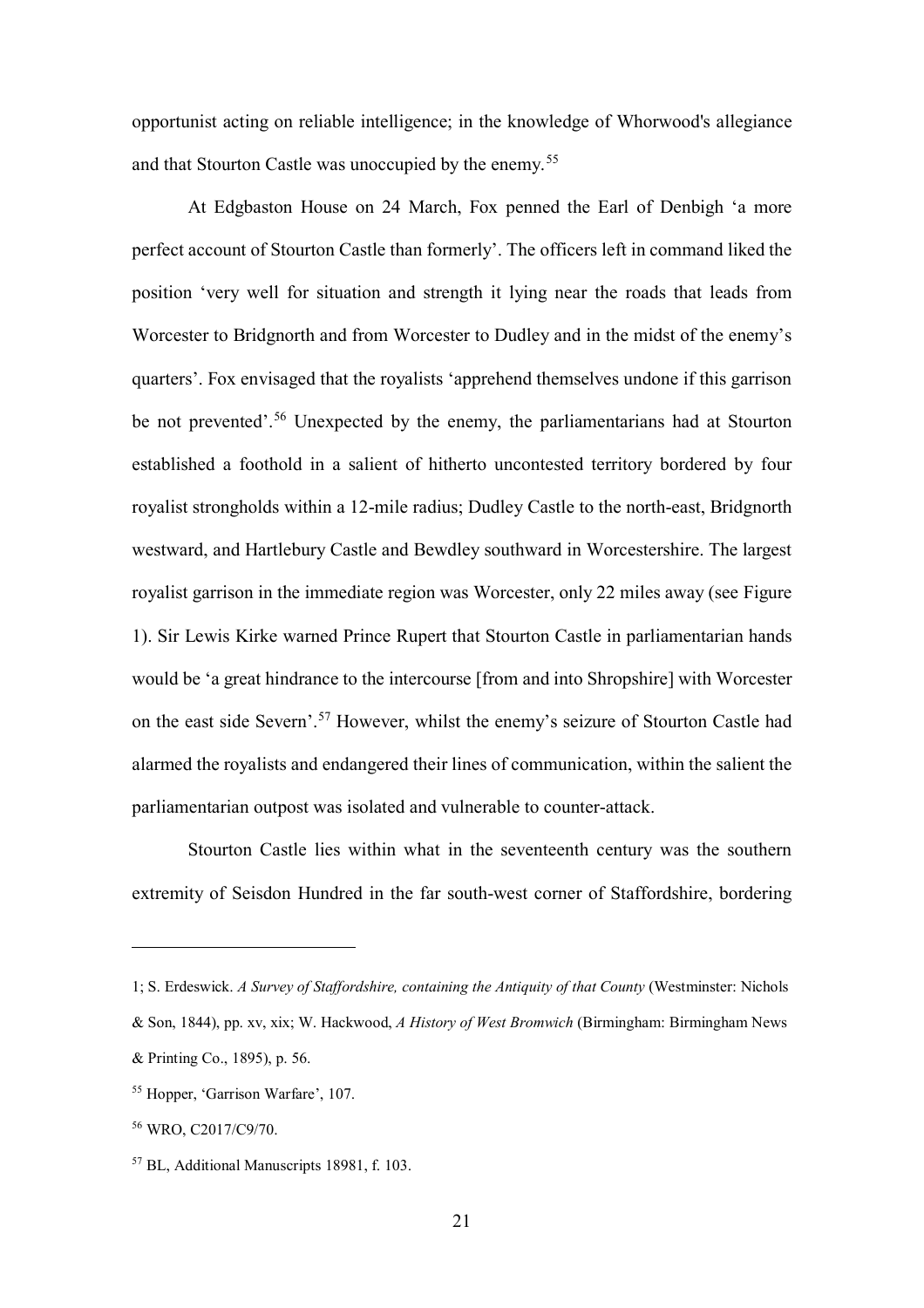Shropshire and Worcestershire.<sup>[58](#page-21-0)</sup> It stands on rising ground in the broad shallow valley of the River Stour. 'On a commanding eminence to the west of the river stands the ancient castle', as it was described in 1832, 'overlooking a verdant vale beneath [...] nor is the opposite acclivity on the left [meaning east] bank of the river deficient in picturesque effect'.<sup>[59](#page-21-1)</sup> The 'ancient castle' originated in the 1190s as a royal hunting lodge, and while there was later rebuilding of its timber buildings and perimeter defences in stone, as a country retreat it lacked strongly defensive architecture. During the sixteenth century it was rebuilt as a compact rectangular arrangement of brick-built accommodation and service ranges enclosing a small square courtyard, and incorporating a medieval masonry entrance gate-tower on the west side.<sup>[60](#page-21-2)</sup> Stourton therefore was architecturally similar to many 'sixteenth-century mansions built with more or less symmetry around square courts, embellished with gatehouse towers and corner towers, but from a military point of view, not meant for serious business'. [61](#page-21-3) Nonetheless, its 'strength' to the parliamentarian officers in 1644 was the sum of bulletproof walls, advantageous firing positions, and barrack and stabling and storage accommodation. Eastward the River Stour was a defensive obstacle close above which the castle stood on its 'commanding eminence', a steeply scarped outcrop, terraced and perhaps surmounted by a low

<span id="page-21-0"></span><sup>58</sup> See the map of Staffordshire in John Speed's *The Theatre of the Empire of Great Britaine* (1611), Book I, Chap. 36, unpaginated.

<span id="page-21-1"></span><sup>59</sup> W. Scott, *Stourbridge and its Vicinity* (Stourbridge: J. Heming, 1832), p. 134.

<span id="page-21-2"></span><sup>60</sup> Staffordshire Historic Environment Record, 'Stourton Castle, Stourton, Kinver',

<sup>&</sup>lt;https://www.heritagegateway.org.uk> [accessed 28 December 2020]; *History of the County of Stafford*, pp. 130-2.

<span id="page-21-3"></span><sup>61</sup> M. Girouard, *Life in the English Country House* (New Haven and London: Yale University Press, 1978), p. 71.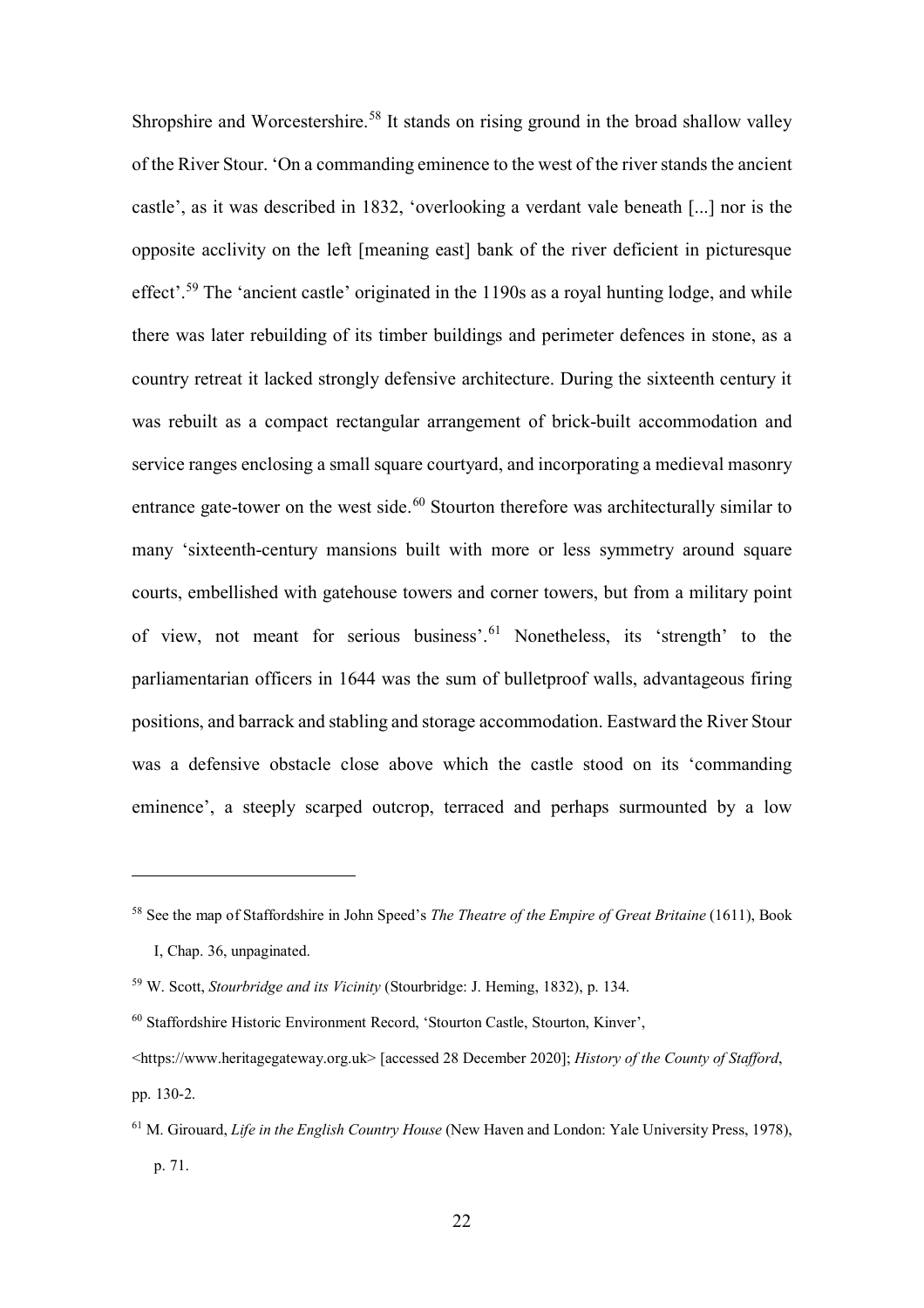perimeter wall. However, higher ground to the west overlooked the castle, and its Tudor brickwork fabric and fenestration was vulnerable to artillery fire. It was standard practice for garrisons to strengthen existing buildings with earth and timber-work defences, to guard any weak points or to completely enclose with circuits of ditches, ramparts and palisades. However, it seems unlikely that the Stourton parliamentarians would have had time to effectively complete any such outworks. $62$ 

Willis Bund opined that Fox was 'instrumental in carrying out Lord Denbigh's policy of establishing new garrisons'.<sup>[63](#page-22-1)</sup> While there is no firm evidence Denbigh pursued that strategic aim, it seems that at the turn of November 1643 uncooperative Warwickshire officers did forestall Denbigh's plan to enter Worcestershire to pre-empt royalist occupation of Hartlebury Castle.<sup>[64](#page-22-2)</sup> That Stourton Castle had previously been considered as an objective may be inferred by Fox writing to brief Denbigh more fully 'than formerly' once it was taken. If Fox felt confident of his superior's backing to seize Stourton Castle, he also had the immediately pressing motive of diverting the actions of fellow parliamentarians who recently had jeopardised the maintenance of the Edgbaston garrison. On 15 March, Fox wrote to Denbigh angrily complaining that officers of the Earl's units recently posted to the Warwickshire/Worcestershire border in the vicinity of Edgbaston had seized provisions and horses, issued warrants to levy cash in Denbigh's name, and had looted certain households, in 'places as are obedient to my impositions and are promised protection from me'.<sup>[65](#page-22-3)</sup> Officers disrupting contributions to the

<span id="page-22-0"></span><sup>62</sup> Harrington, 97; Hutton and Reeves, p. 213.

<span id="page-22-1"></span><sup>63</sup> Willis-Bund, *Worcestershire*, p. 121.

<span id="page-22-2"></span><sup>64</sup> Bodleian Library, Tanner Mss 62, f. 454, Denbigh to the Warwickshire county committee, 15 December 1643.

<span id="page-22-3"></span><sup>65</sup> WRO, C2017/C9/58.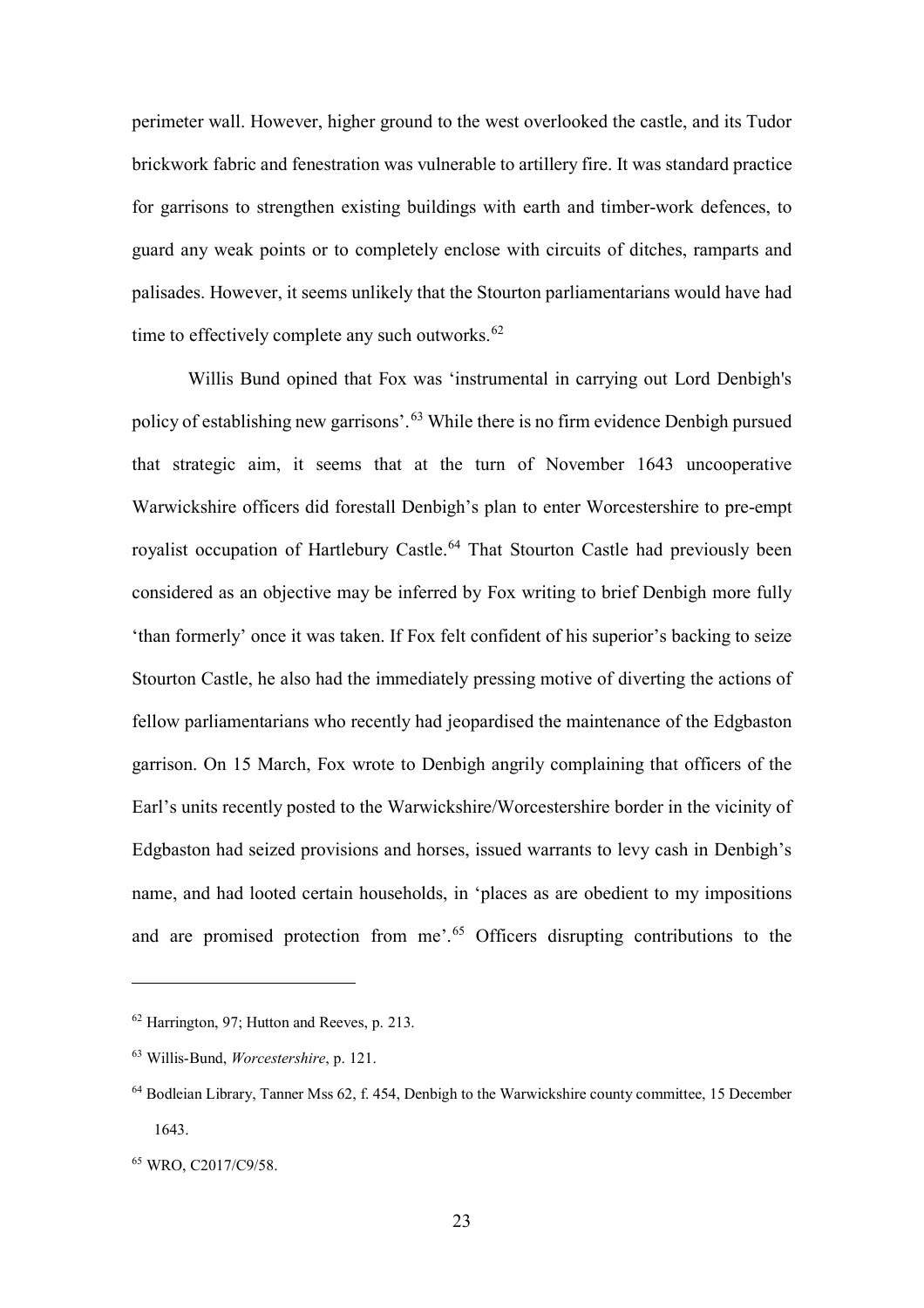Edgbaston garrison and Fox's protection racket included the company commanders Captains Robert Tuthill and Roger Fenwick of the Earl of Denbigh's own Regiment of Foot (infantry). It was therefore no coincidence that Tuthill's and Fenwick's men formed the infantry component of the Stourton garrison.<sup>[66](#page-23-0)</sup> Having helped settle them there, Fox could restore the status quo of funding and provisioning his Edgbaston garrison. Meanwhile, the Stourton parliamentarians could exact their own contributions further into enemy territory. Communities in north Worcestershire in reach from Stourton included the towns of Stourbridge and Kidderminster, and villages and townships of Oldswinford, Hagley, Belbroughton, Pedmore, Churchill, Chaddesley Corbett and Lutley already contributing towards the £4,000 monthly county levy imposed by the royalists.<sup>[67](#page-23-1)</sup>

Tax collection and enforcement was undertaken by the horsemen – cavalry or Dragoons – who were also a garrison's strike force and scouts. As Robinson has indicated, the routine activities of a garrison to command its hinterland could not be undertaken without a mounted unit.<sup>[68](#page-23-2)</sup> At Stourton this would be the attached troop of Horse commanded by Captain Humphrey Tudman (who was Fox's brother-in-law). Fox had recently received a colonelcy from the Earl of Denbigh to recruit and command a mounted regiment (already partly formed by the Edgbaston garrison) and Tudman's was one of its

<span id="page-23-0"></span><sup>66</sup> Both officers are mentioned in the Commonwealth Exchequer Papers at the National Archives, Kew: for Fenwick, SP28/131 Part 12, f. 15a, SP28/242 Part 3, f. 442; for Tuthill, SP28/131 Part 12, f. 15a, SP28/131 Part 12, ff. 11, 13. Fox mentions Fenwick's men in action at Stourton on 23 March, in WRO, C2017/C9/70, while Tuthill was at Edgbaston on the  $18<sup>th</sup>$ . WRO, C2017/C9/64.

<span id="page-23-1"></span><sup>67</sup> J. W. Willis-Bund, ed., *The Diary of Henry Townshend of Elmley Lovett, 1640-1663, in 3 Volumes*, Vol. II (London: Worcester Historical Society, 1920), p. 113.

<span id="page-23-2"></span><sup>68</sup> G. Robinson, *Horses, People and Parliament in the English Civil War: Extracting Resources and Constructing Allegiance* (Farnham: Ashgate Publishing, 2012), p. 5.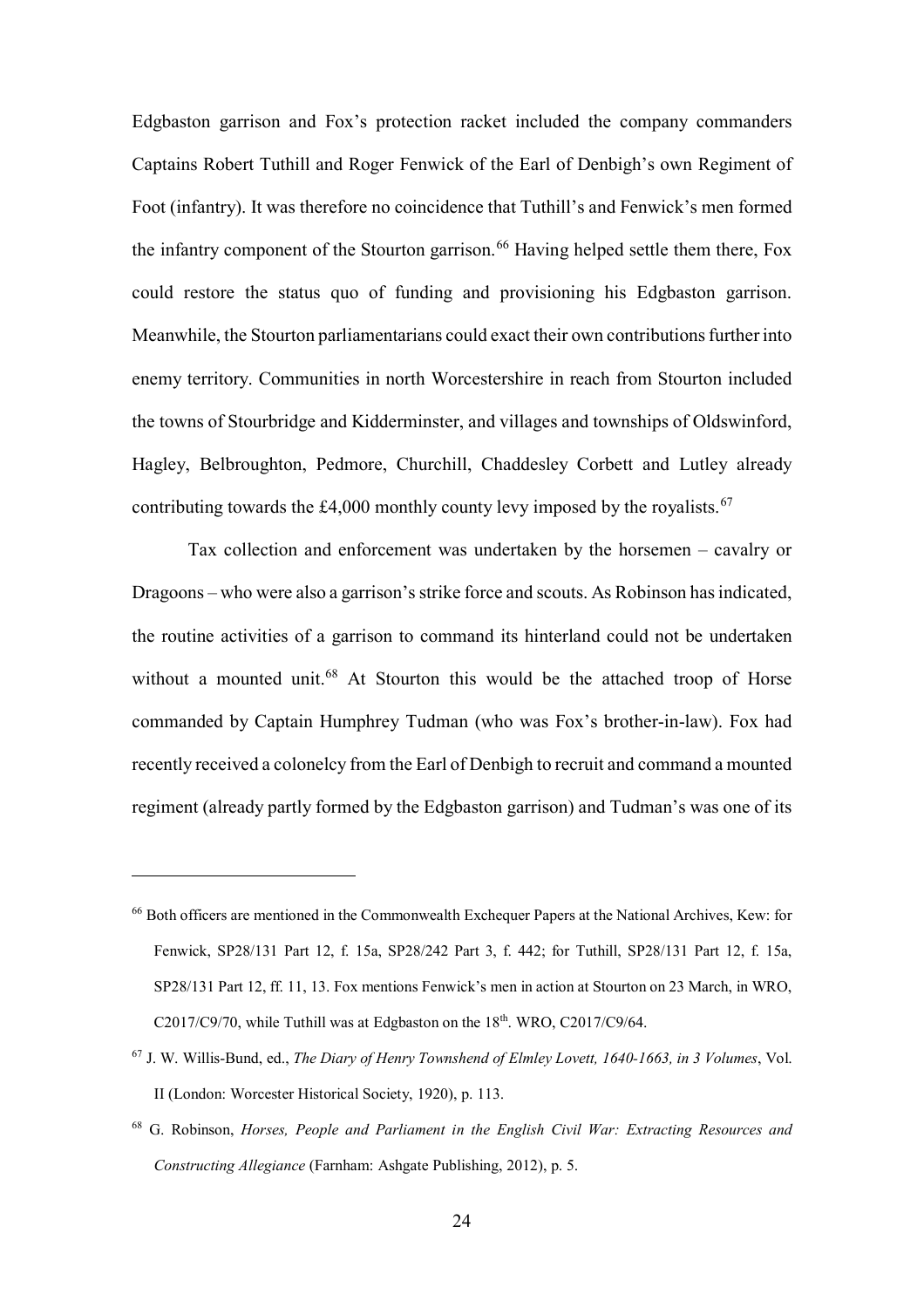six troops of Horse and two of Dragoons. The Stourton garrison, comprising Tudman's Horse, and Tuthill's and Fenwick's Foot, probably numbered 140 officers and men at most, with Tuthill, probably the senior captain, in overall command.<sup>[69](#page-24-0)</sup>

It was not long before Tuthill's garrison encountered the enemy. The first clash occurred during the morning of Saturday 23 March, when a three-man scouting party sent to reconnoitre Sir Edward Sebright's mansion at Prestwood, two miles north-east of Stourton, fired upon passing royalists. They were the outriders, or picquet, of a convoy escort making the return journey to Worcester from Dudley Castle, having delivered to Leveson's garrison munitions including 20 barrels (equivalent to 20 hundredweight) of gunpowder and a supply of match cord.<sup>[70](#page-24-1)</sup> Prince Rupert personally had ordered these supplies from the magazine at Oxford, and the consignment had been sent overland via Evesham to Worcester by direction of the Master-General of the Ordnance (artillery) Sir Henry Percy.<sup>[71](#page-24-2)</sup> Skirmishing intensified when some of the Stourton garrison (alerted by one of the scouts who had swum the River Stour) sallied out and rescued the other two members of the patrol. The parliamentarians fell back to the castle as the royalist main body, numbering according to *Mercurius Aulicus* 110 Horse and Foot (the

<span id="page-24-0"></span><sup>69</sup> Hopper, 'Garrison Warfare', p. 102; *Mercurius Aulicus*, 30 March 1644, confirms on 907 that Tuthill was in command, and on 908 Tudman's presence – 'Colonel Tinker's brother-in-law'.

<span id="page-24-1"></span> $70$  Match, supplied in coiled bundles, was a slow-burning cord fuse consumed in great amounts by Civil War armies as the means of igniting the charge in a matchlock musket, the standard-issue infantry firearm.

<span id="page-24-2"></span><sup>71</sup> W. A. Day, ed., *The Pythouse Papers: Correspondence Concerning the Civil War, the Popish Plot and a Contested Election in 1680* (London: Bickers & Son, 1879), pp. 61-2, Percy's letters from Oxford to Prince Rupert, 21 and 28 March 1644; WSL, Prince Rupert's Papers, SMS 537, letter Henry Jermyn, Oxford, to Prince Rupert, 16 March 1644.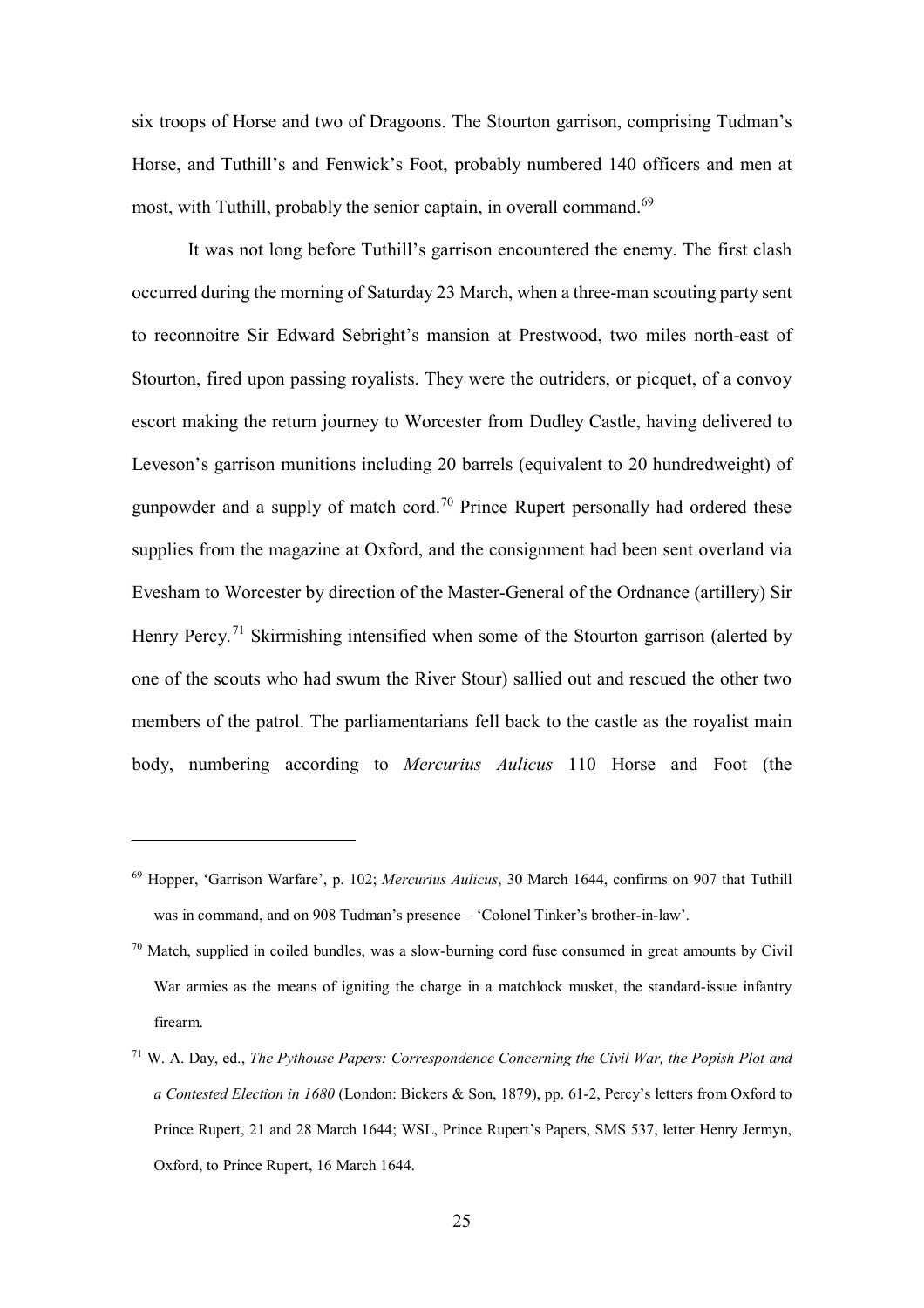parliamentarians reckoned the enemy numbered 200 altogether) and commanded by Major Harvey of Sir William Russell's Worcestershire Regiment of Foot, approached. Tuthill summarily rejected Harvey's summons to surrender the castle, and after further desultory exchanges of fire the royalists withdrew at nightfall, probably remaining in the area and having reported back to Worcester. [72](#page-25-0)

The purpose of Fox's second-hand reporting from Edgbaston early next day relating the action to Denbigh was urgently to solicit reinforcements and supplies to be sent to Stourton; 'to keep that garrison strong which stands fit to annoy the enemy'.<sup>[73](#page-25-1)</sup> On 23 March, however, Denbigh was preparing to leave Coventry next morning with a body of Horse and Dragoons. He would march to Leicester in support of the East Midland parliamentarians, who were fearful of where Prince Rupert would strike next after having dramatically relieved Newark and inflicted a resounding defeat on the besieging parliamentarian army on the  $21^{st}$ . When Fox's dispatch reached Coventry later on the  $24^{th}$ Denbigh was gone. He did not return there until 2 April, on the same day that Prince Rupert was near Wolverhampton heading back to his headquarters at Shrewsbury.<sup>[74](#page-25-2)</sup> While in the event Rupert had limited his operations in the East Midlands to the relief of Newark, on 26 March the parliamentary committee at Nottingham, convinced the Prince would assault Nottingham next day, urgently requested Denbigh's help. Denbigh himself, believing the royalists had as many as 10,000 men deployed in the East Midlands, was the same day writing from Leicester urging the Committee of Both Kingdoms – the

<span id="page-25-0"></span><sup>72</sup> WRO, C2017/C9/70; *Mercurius Aulicus*, 30 March 1644, 907.

<span id="page-25-1"></span><sup>73</sup> WRO, C2017/C9/70.

<span id="page-25-2"></span><sup>74</sup> *State Papers, 1644*, pp. 67-8, 89; C. H. Firth, ed., 'The Journal of Prince Rupert's Marches, 5 September 1642 to 4 July 1646', *The English Historical Review*, 13 (1898), 735-6.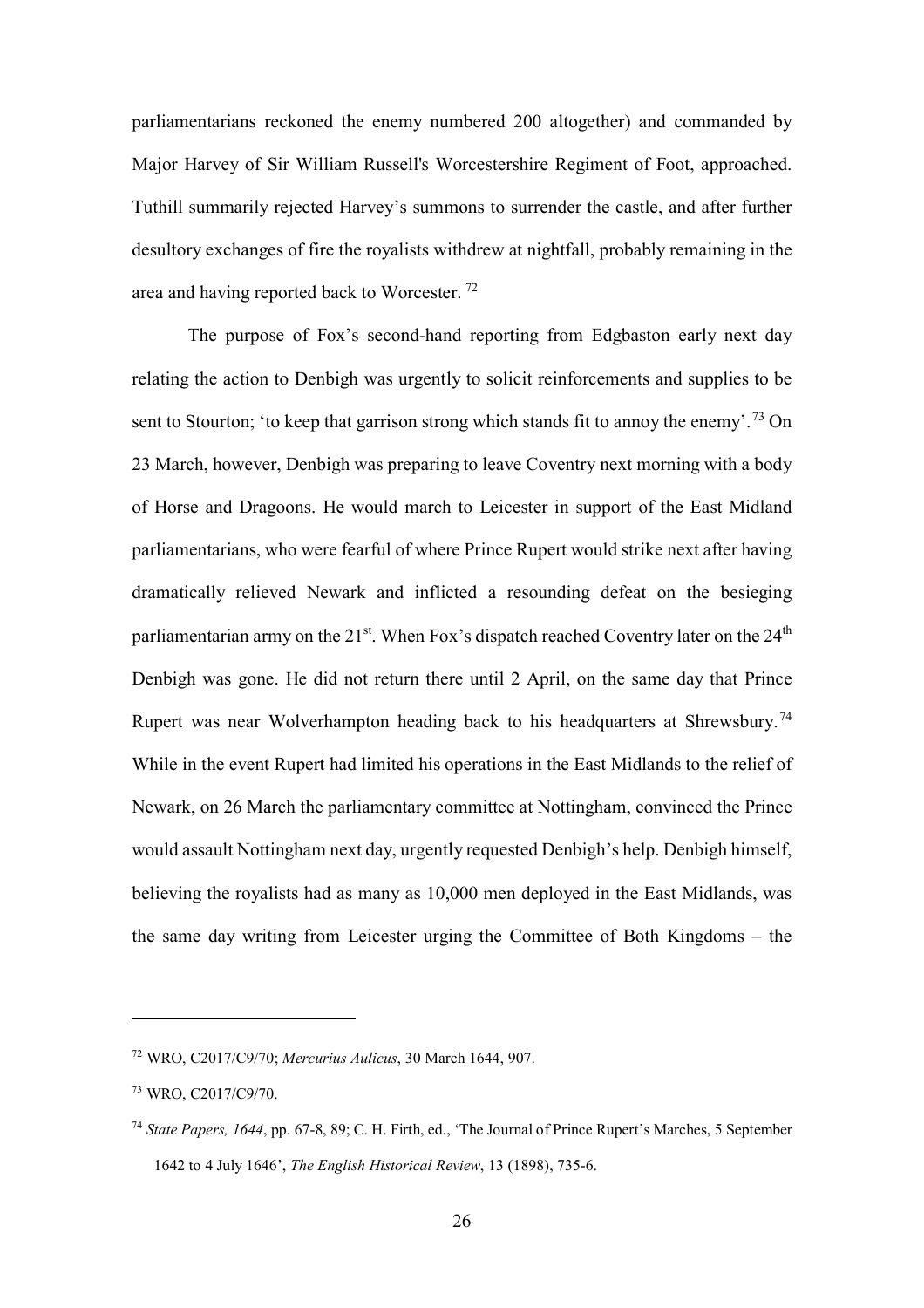newly-formed London-based war cabinet of the Scots-parliamentary alliance – to organise reinforcements. Denbigh's actions were also hampered by the disorderly and disobedient behaviour of the main body of Horse ostensibly under his command.<sup>[75](#page-26-0)</sup> Denbigh, with few reliable troops, and preoccupied with the military situation in the East Midlands, was therefore unable to intervene in the unexpected side-show at Stourton.

Fox's dispatch on 24 March was instead opened at Coventry by Humphrey Mackworth. He was a Shropshire lawyer, and by 1644 an army officer and a leading member of the parliamentary county committee for Shropshire. When royalists took over Shropshire in 1642 Mackworth had taken refuge in Coventry, where he associated with the Warwickshire county committee.[76](#page-26-1) While at Coventry he also undertook administrative and logistical duties, including receiving arms consignments Denbigh had sent from London.<sup>[77](#page-26-2)</sup> Mackworth, then, was an influential figure in the Association, and although he grew increasingly critical of Denbigh's military leadership, at this time he was trusted enough by the Earl to be party to his correspondence. In the annotations he made to Fox's dispatch before it was sent after the Earl to Leicester, Mackworth wrote that the Warwickshire committee 'would afford some assistance if needs be'. Further reading between the lines suggests he instigated hurried arrangements to send some military supplies and reinforcements to Edgbaston in aid of the Stourton garrison.

<span id="page-26-0"></span><sup>75</sup> WRO, C2017/C9/71; W. D. Hamilton, ed., *Calendar of State Papers, Domestic Series, of the Reign of Charles I, 1641-1643* (London: Eyre & Spottiswood for HMSO, 1887), p. 454; where Denbigh's dispatch to London of 26 March 1644 is miss-calendared; *State Papers, 1644*, pp. 89-91.

<span id="page-26-1"></span><sup>76</sup> Hughes, p. 179; P. Gaunt, 'Mackworth, Humphrey (1603–1654)', in *Oxford Dictionary of National Biography* (2004), <https://www.oxforddnb.com> [accessed 1 June 2021].

<span id="page-26-2"></span><sup>77</sup> WRO, C2017/C9/44.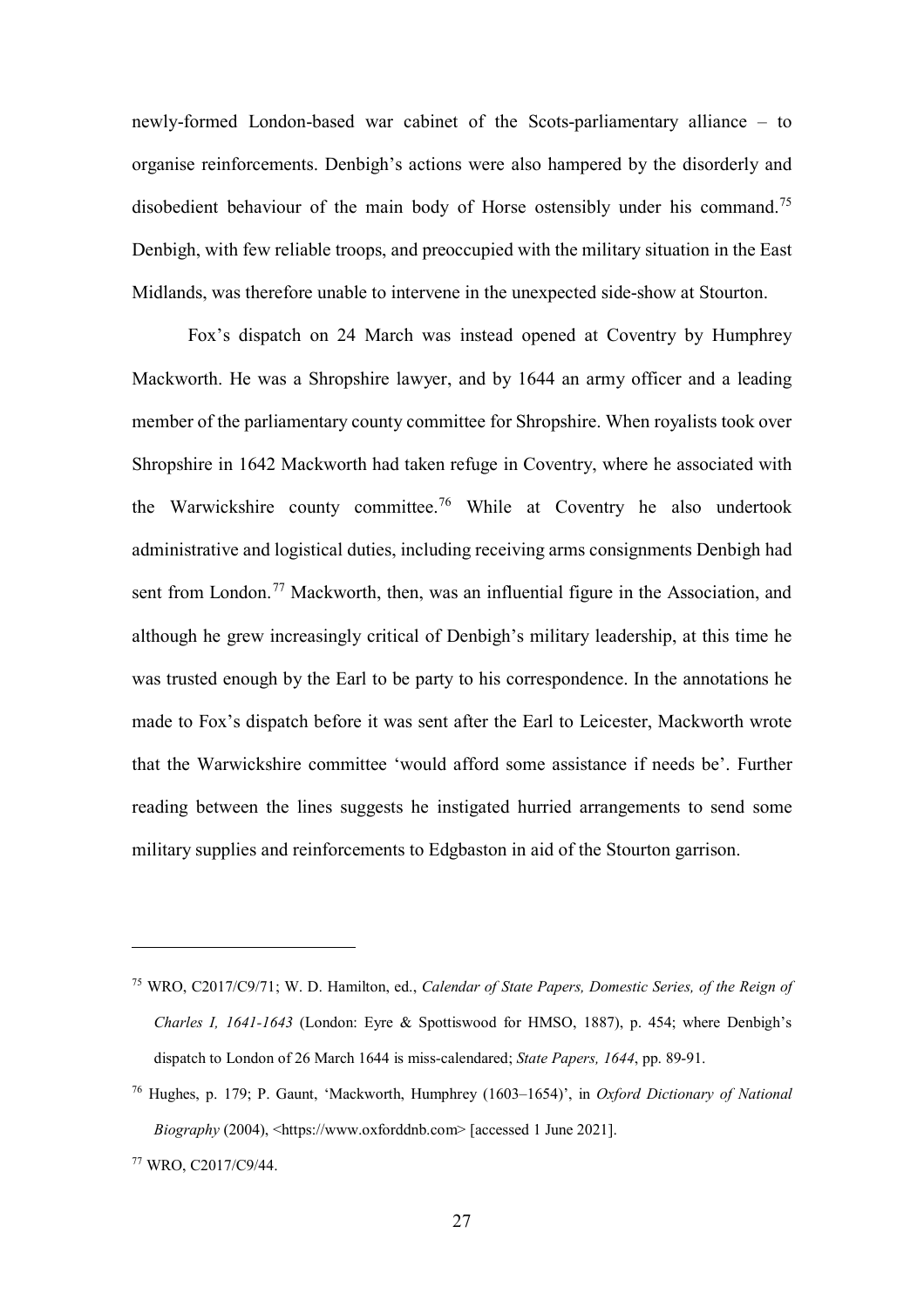Their sudden encroachment on royalist territory and lines of communication, as the skirmish on 23 March had quickly demonstrated, would have to be contested. Consequently, over the next three days royalist units converged on Stourton Castle intending, in Sir Lewis Kirke's phrase, 'to endeavour the recovery of it'.<sup>[78](#page-27-0)</sup> Detachments from Worcestershire, from the garrisons of Worcester, Hartlebury Castle and Bewdley, and of soldiers then billeted at Kidderminster, formed the strength of Sir Gilbert Gerard's taskforce. They were joined from Shropshire by 30 Horse and 60 musketeers sent by Kirke from Bridgnorth.<sup>[79](#page-27-1)</sup> Because earlier in March Colonel Leveson had contributed 100 Horse and 200 Foot soldiers to Prince Rupert's field army formed for the relief of Newark it seems unlikely Gerard received significant reinforcements from Dudley; however, the wounding of Sir Walter Wrottesley's son in the fighting at Stourton shows that Staffordshire royalists were present.<sup>[80](#page-27-2)</sup> The royalist regulars may also have been joined by some reluctant militiamen hurriedly conscripted from the Kidderminster area by the zealous royalist landowner Edward Broade of Dunclent. Broade had attempted locally to enforce the traditional levy to arms of all able-bodied men aged 16 to 60 known as the 'posse comitatus'.[81](#page-27-3) 

 The size of Gerard's force at Stourton can only be conjectured. Any note Gerard himself made of their number has not survived, and his adversary Fox in reporting the fighting on 27 March ambiguously described how 'we found their Horse something more

<span id="page-27-0"></span><sup>78</sup> BL, Additional Manuscripts 18981, f. 103.

<span id="page-27-1"></span><sup>79</sup> BL, Additional Manuscripts 18981, f. 103.

<span id="page-27-2"></span><sup>80</sup> *His Highness Prince Rupert's Raising the Siege at Newark upon Trent, March 21 1643* (1644), p. 1; WSL, Letters and Papers of the Swinfen family, 1644-1724, S. MS 454/2.

<span id="page-27-3"></span><sup>81</sup> Atkin, *Worcestershire Under Arms*, p. 68; Willis-Bund, *Worcestershire*, pp. 176, 204-5.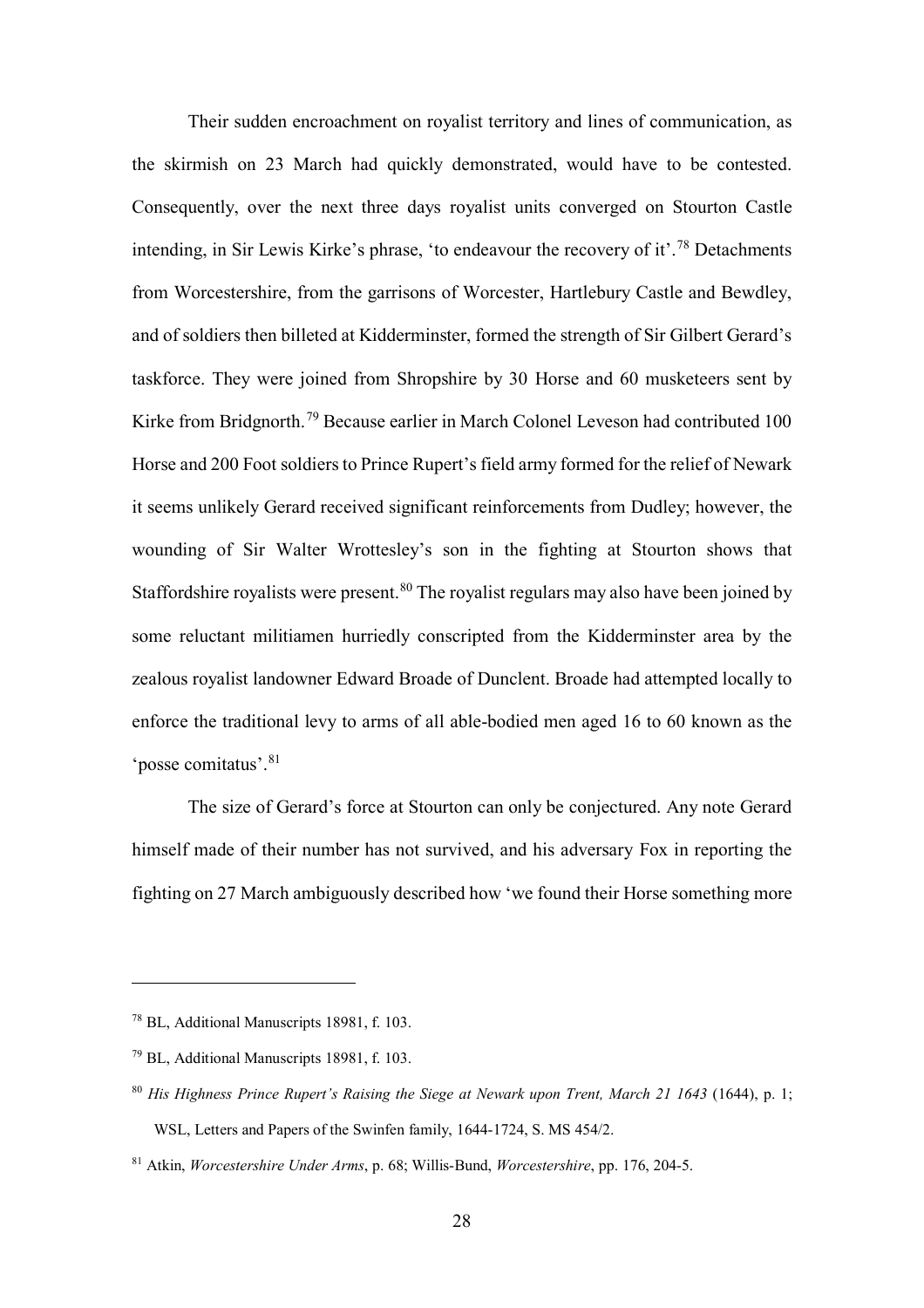in number [...] and their Foot as many and more than we had'.<sup>[82](#page-28-0)</sup> Although the Worcestershire forces were being reorganised since Gerard's arrival, royalist units in the county at the time probably included Colonel Samuel Sandy's Regiments of Horse and Foot, Sir William Russell's Regiment of Foot, and Gerard's own regiments of Horse and Foot.<sup>[83](#page-28-1)</sup> At Worcester on 10 February 1644, Gerard and leading Worcestershire royalists meeting with Prince Rupert as their new regional commander-in-chief had revised the county's military establishment at 500 Horse and 2,000 Foot soldiers.<sup>[84](#page-28-2)</sup> Gerard's force at Stourton may therefore have been 800 or more strong. In addition, and potentially decisively given the relative weakness of the castle's fabric, the royalists deployed three pieces of artillery; one each of types of cannon known in the nomenclature of the period as a Drake, a Saker, and a Demi-Cannon. While the first was primarily an anti-personnel weapon, the other pieces fired larger calibre shot capable of smashing gates and window casements and breaking brickwork. $85$  While moving and supplying contemporary artillery was logistically very demanding, its psychological effect alone could intimidate a small garrison quickly to end its resistance, sometimes without a shot having been fired. In later March 1644, for instance, an 800-man royalist task-force with a single heavy cannon led from Chester by John Lord Byron picked off parliamentarian outposts in the Flintshire/Shropshire borderland. 'We lost not one man in taking of both houses', wrote one of Byron's officers, after the defenders of the manor houses at Emral and Hanmer capitulated on 27 and 28 March respectively, 'for when they saw the piece of ordnance

<span id="page-28-0"></span><sup>82</sup> WRO, C2017/C9/73.

<span id="page-28-1"></span><sup>83</sup> Atkin, *Worcestershire Under Arms*, pp. 82, 179, 182, 184-5.

<span id="page-28-2"></span><sup>84</sup> *Henry Townshend*, p. 160.

<span id="page-28-3"></span> $85$  Hutton and Reeves, p. 206; Fox listed the royalist cannon, in WRO, C2017/C9/73.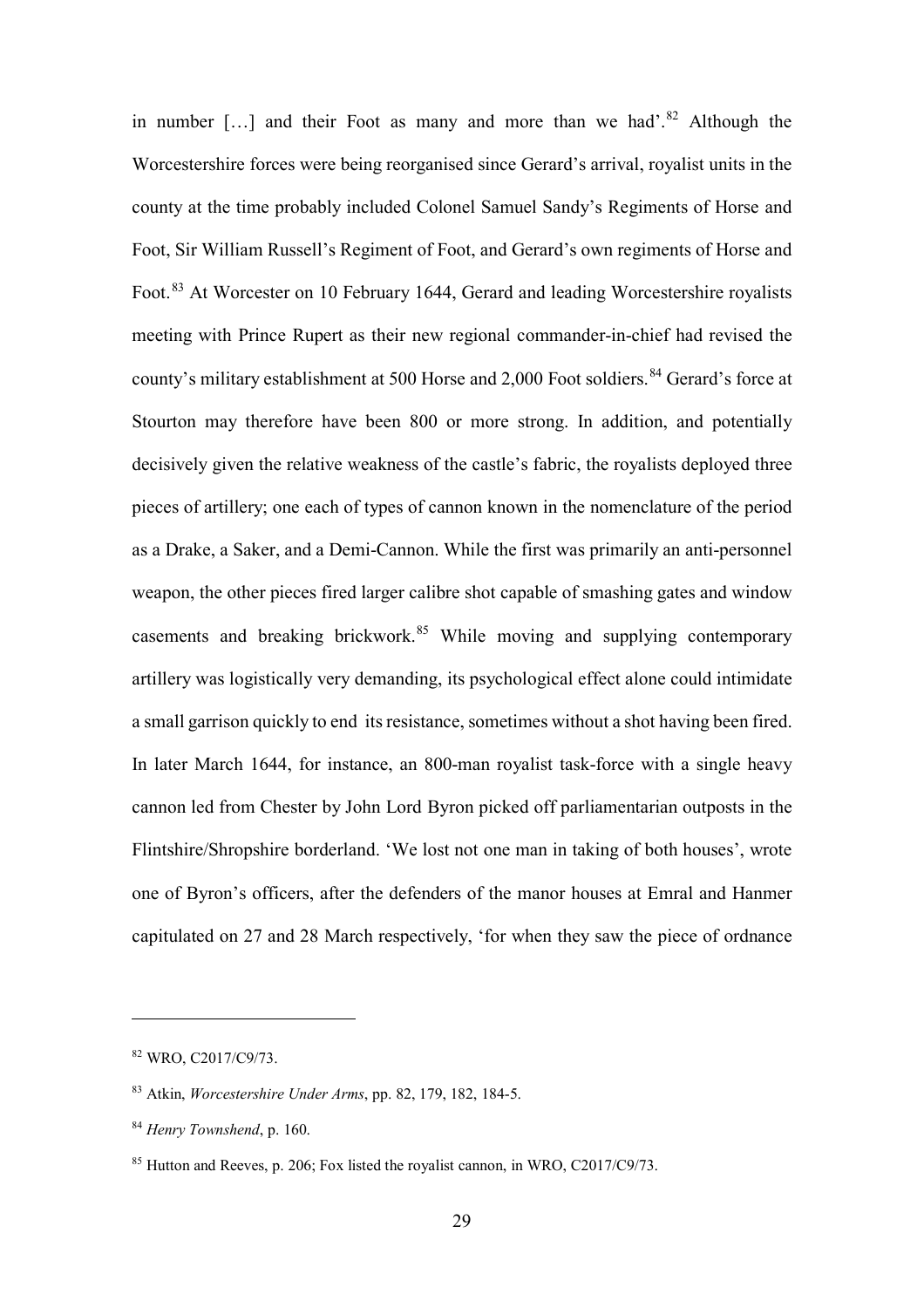we had they yielded both houses'. The parliamentarians occupying Bettisfield Hall also surrendered next day when confronted by Byron's 'great piece of battery'. [86](#page-29-0)

The same day Emral Hall fell, on Wednesday 27 March Colonel Fox's force set out to relieve and resupply the Stourton garrison. Fox does not mention their start point, but given it is (by present roads) 14 miles from the Edgbaston area to Stourton he may overnight have pre-positioned his men at Stourbridge just three miles away. Fox had under command four troops of Horse and mounted Dragoons; two, his own, and his brother Major Reignold Fox's troop, from Fox's regiment, together with the attached troops of Captain Richard Turton and Captain Hunt. Turton's troop was part of the Earl of Denbigh's Regiment of Horse, while Hunt's men, who on 17 March were based at Tamworth, seem to have been Dragoons from the Warwickshire committeeman Colonel Purefoy's mounted regiment. The strength of Fox's infantry was 110 men in two companies of Warwickshire Foot from Coventry, joined by dismounted Dragoons from Fox's regiment acting as infantry. Fox's force probably numbered upward of 400 men.<sup>[87](#page-29-1)</sup>

<span id="page-29-0"></span><sup>86</sup> BL, Additional Manuscripts 18981, f. 118, Byron to Prince Rupert, 30 March 1644; J. Hanmer, *A Memorial of the Parish and Family of Hanmer in Flintshire* (London: Chiswick Press, 1877), p. 71.

<span id="page-29-1"></span><sup>&</sup>lt;sup>87</sup> This reconstruction of the probable order of battle of Fox's force and of the course of the fighting on 27 March is based on Fox's dispatch to the Earl of Denbigh, WRO, C2017/C9/73, on the reporting in *Mercurius Aulicus* for week ending 30 March 1644, 907-8, and on an anonymous account written from Stourbridge on 30 March 1644 published in the 5 April 1644 edition of the journal *Occurrences of Certain Speciall and Remarkable Passages in Parliament, and the Affaires of the Kingdom*, BL TT E.40 (26). Turton is identified in WRO, CR 2017/C10/70, an undated officers' petition, Hunt, at Tamworth, in WRO, CR 2017/C9/61 and with his troop listed in WRO, CR 2017/C9/40. As to the strength of Fox's force, *Mercurius Aulicus* reported 250 Horse and Dragoons but no Foot, while the Stourbridge eyewitness reckoned 200 horsemen and 200 Foot soldiers. The latter numbers are here accepted as more probable.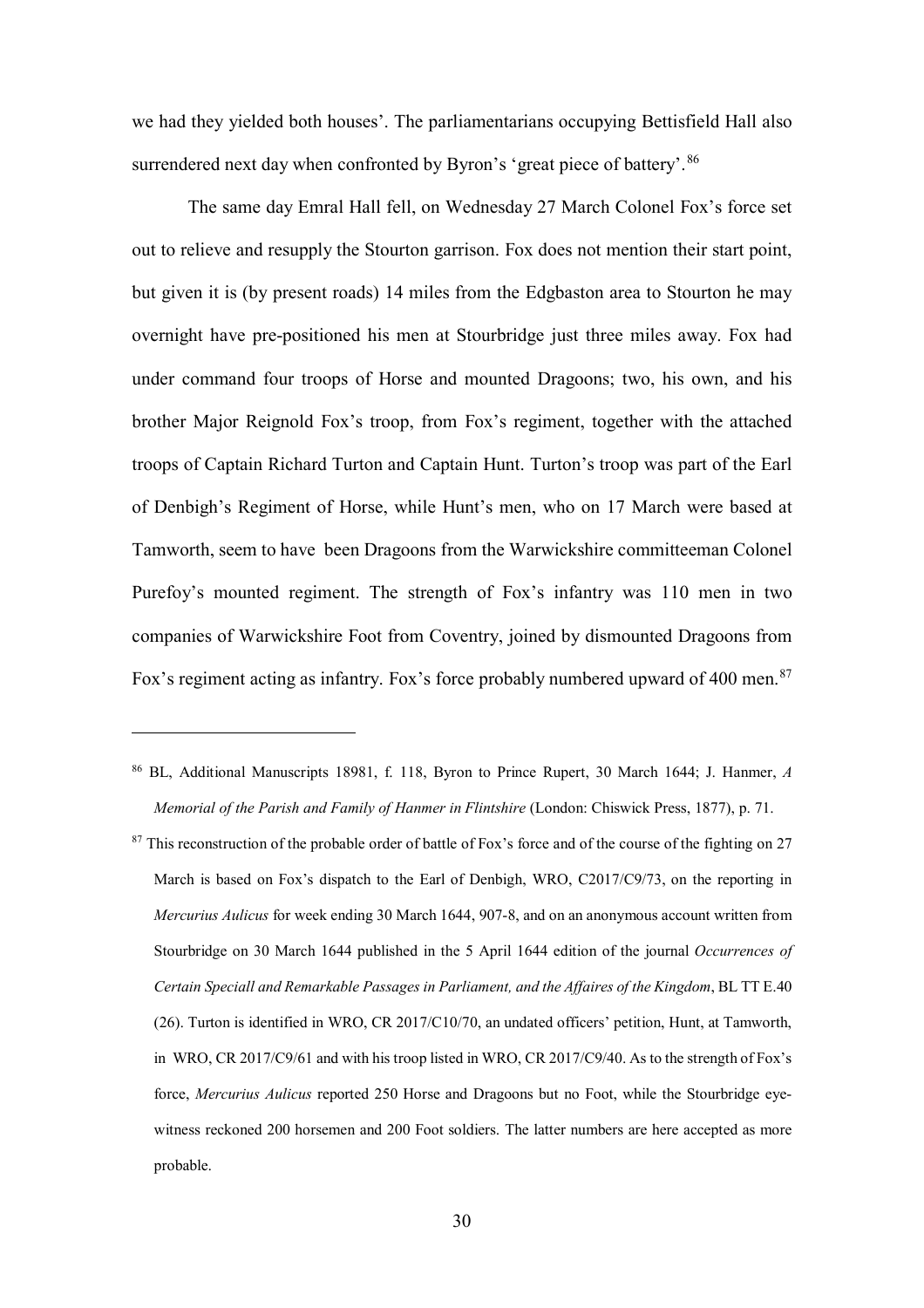The parliamentarians are likely to have approached Stourton westward from Stourbridge in the direction of the present A458 road. Leaving the infantry to escort the military supplies for the garrison (presumably carried on carts or pack horses), Fox went ahead with the horsemen intending 'to give them [i.e. the royalists] alarm to encourage the castle'. Crossing the River Stour, they appear to have taken royalists in the immediate vicinity of the castle by surprise; according to Fox, they withdrew 'into a body', perhaps to some earthwork fieldworks begun to emplace and protect the artillery in preparing for a siege. Fox got within earshot of the garrison, who reported they had sufficient gunpowder for two or three days fighting only. However, once (it may be assumed) Gerard and his officers recognised that the parliamentarians were outnumbered, royalist infantry were advanced whose musketry forced Fox to withdraw back across the Stour. He re-positioned his horsemen on 'a hill in sight of the castle where we thought ourselves reasonable secure' to await the arrival of the infantry with the convoy. This feature was the 'opposite acclivity', the higher ground on the east side of the Stour valley described in 1832, in the vicinity of Dunsley bank and, until its demolition in 2001, the site of the landmark Stewponey Inn. Fox's position was within 500 yards of the castle, from the vicinity of which the royalists attacked across the Stour. Fox's horsemen seem to have been further disordered by royalist musketry, this time from infantry deployed as an advanced skirmish line in a tactic known as a 'forlorn hope'. They then made way for a charge by their Horse. A short melee ensued, in which the better-equipped royalists had the advantage. Fox acknowledged the 'strength' of the enemy cavalry, 'being the best as are lately seen'; *Mercurius Aulicus* characterised them as 'volunteers and gentlemen of quality'. A well accoutred Civil War cavalryman, known as a 'harquebusier', was protected by a steel helmet called a 'pot', and by a cuirass of breast and back plates or (and sometimes in addition to) a protective hardened leather jacket known as a buff coat,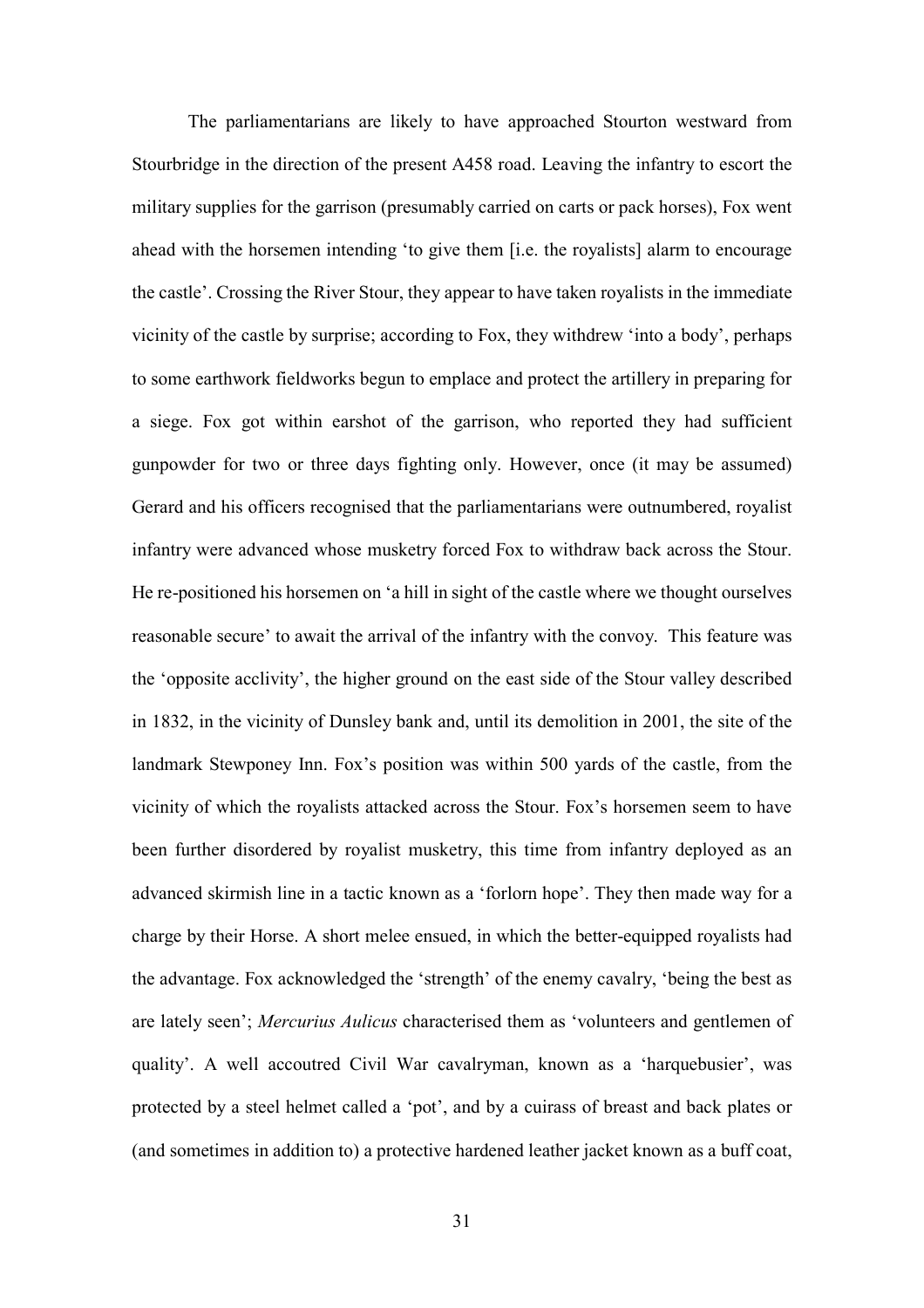and was armed with a sword and firearms – a pair of pistols or (and sometimes as well as) a carbine (a shortened musket).<sup>[88](#page-31-0)</sup> However, in June 1644, of the 281 officers and men of Fox's Regiment of Horse and Dragoons only 74 mustered as being fully equipped and mounted.<sup>[89](#page-31-1)</sup> Three months earlier at Stourton, then, Fox's troopers as well as being outnumbered were probably also ill-equipped for close combat on horseback. Consequently, part of them, in Fox's words 'failing', broke ranks and rode 'disorderly' towards the support of their infantry, soon followed by the rest with the royalists in pursuit. The remainder of the action may be pictured as a running fight, in which the superior royalist Horse picked off stragglers and harassed the parliamentarians as they retreated more or less in a body towards Stourbridge, over the ridge at Wollaston and across the unenclosed ground of Stourbridge Heath into the town itself; a distance of about three miles as mentioned by *Mercurius Aulicus*, which described the royalists as having 'pursued the execution almost three miles'. Entering Stourbridge, Fox was able to rally his men and they seem to have had the better of the royalist Horse in the ensuing street fighting. Cavalry were ill-suited to fighting in a built-up area, and the royalists lost two horsemen killed and six, including a captain, captured. We can assume that at this point the royalists broke off the action and withdrew from Stourbridge, leaving Fox with most of his force intact to return to Edgbaston by night-time.

Given the conflicting reports, the total number of casualties will remain unknown; as an anonymous eye-witness at Stourbridge admitted, 'But how many were wounded

<span id="page-31-0"></span><sup>88</sup> T. Richardson and G. Rimer, *Littlecote: The English Civil War Armoury* (Leeds: Royal Armouries, 2012), pp. 2, 132-3, 269-70, 290.

<span id="page-31-1"></span><sup>89</sup> Hopper, 'Garrison Warfare', 102.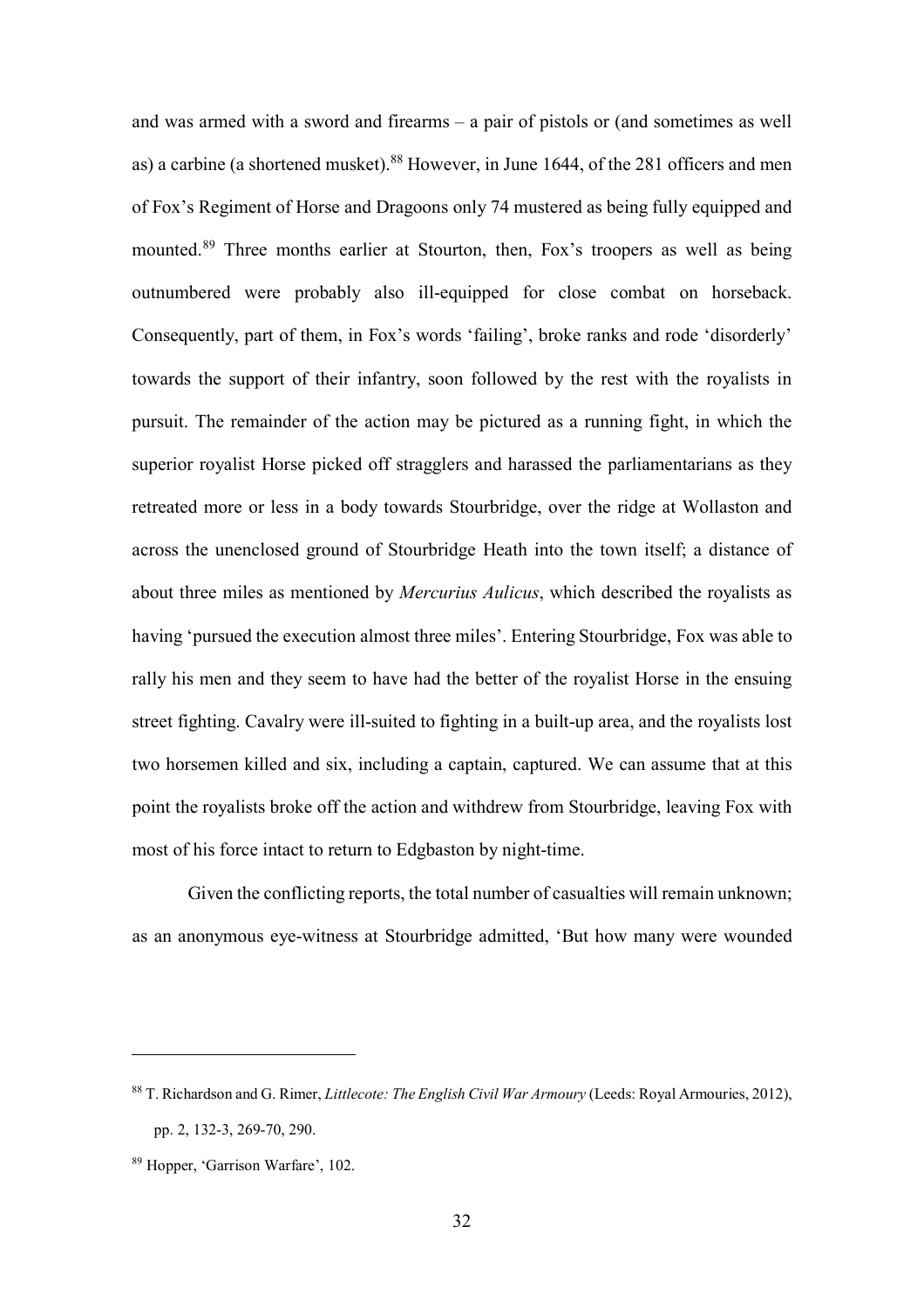and slain I can give you no exact account'.<sup>[90](#page-32-0)</sup> Sir Gilbert Gerard trumpeted to Prince Rupert 'we killed 50 men upon the place' (an improbable 13 per cent of Fox's likely 400 men), but two days earlier Sir John Mennes, a senior royalist officer at Shrewsbury, reported to the Prince that Gerard had taken Stourton Castle and only eight parliamentarians were killed.<sup>[91](#page-32-1)</sup> Gerard's figures of 38 prisoners and 18 horses taken is not too dissimilar to the 30 men missing in action Fox admitted to on the night of the engagement, as well as two or three killed. There were probably few royalist fatalities; *Mercurius Aulicus* admitted to two officers killed but denied any other casualties; 'not any common soldiers as much as hurt'.

While Fox's defeat was not catastrophic, the outcome of the skirmishing on 27 March was to leave the Stourton garrison besieged with no foreseeable prospect of relief. Having seen from the castle Fox's force being driven away and facing the demoralising prospect of an artillery bombardment, the Stourton parliamentarians decided to surrender later the same day. Their capitulation was negotiated in accordance with the contemporary consensual codes of military conduct forming customary laws of war. Laws affecting sieges allowed for increasingly harsher terms the longer a garrison resisted. But by acknowledging their hopeless situation and so avoiding further loss of life, the Stourton garrison merited generous terms. The most honourable surrender settlement allowed a garrison to depart freely, remaining fully equipped and with its colours (flags) unfurled, to a designated refuge.<sup>[92](#page-32-2)</sup> The provisions agreed between Sir Gilbert Gerard and Captain Tuthill (that Fox agreed were still 'honourable conditions')

<span id="page-32-0"></span><sup>90</sup> *Occurrences,* unpaginated.

<span id="page-32-1"></span><sup>91</sup> WSL, SMS 518/3; WSL, SMS 478/13/36, Mennes to Prince Rupert, 20 March 1644.

<span id="page-32-2"></span><sup>92</sup> B. Donagan, 'Codes and Conduct in the English Civil War', *Past & Present*, 118 (1988), 78-80, 88-9.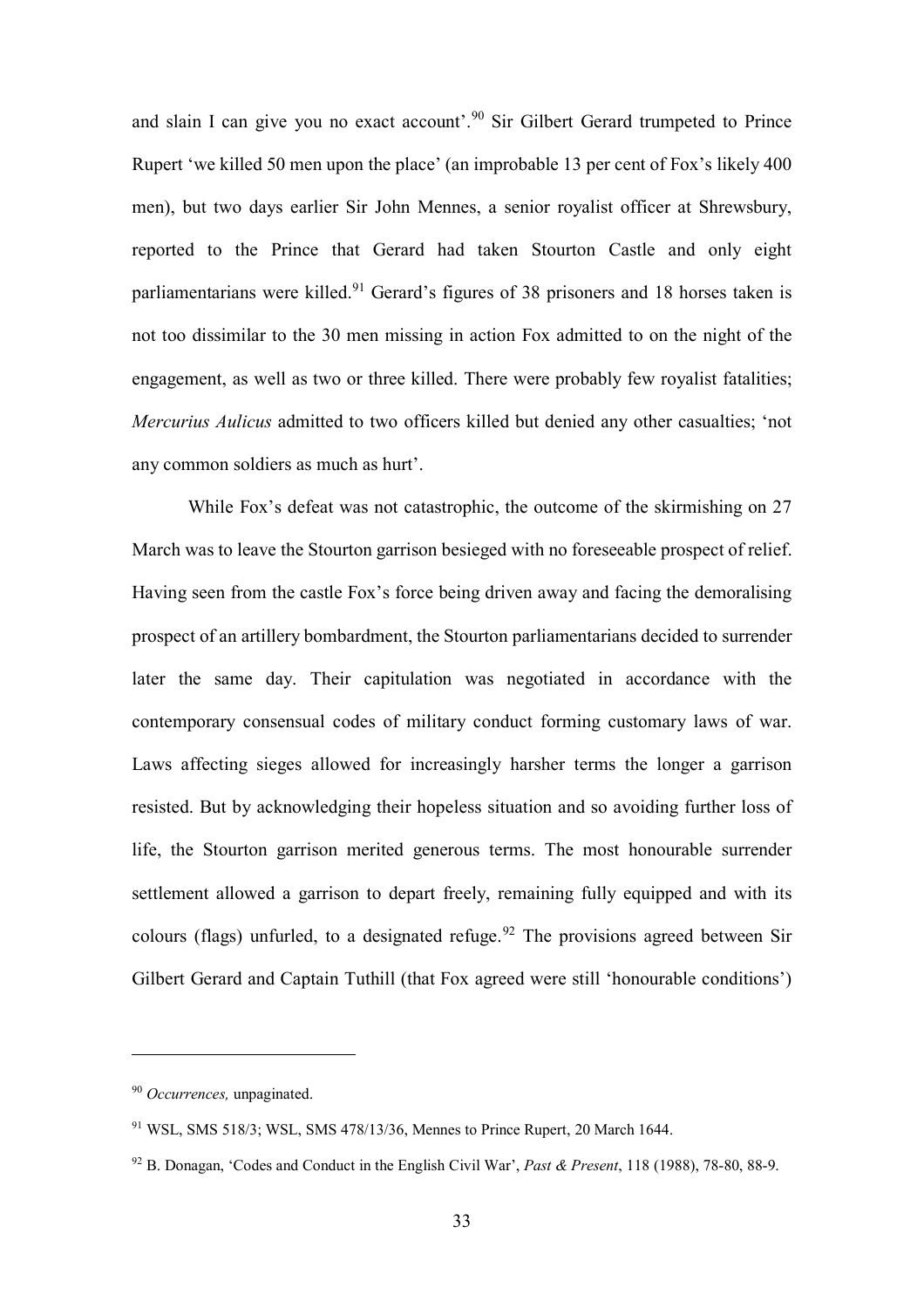were the next most virtuous; stipulating that the parliamentarians could leave after surrendering their weapons (the officers only keeping their personal arms, and also their horses). Gerard accepted Captain Tudman's word as Fox's close relative to comply with the treaty of surrender, and the parliamentarians were allowed to march unguarded with safe passage to Edgbaston, where they arrived during the  $28<sup>th</sup>$ .<sup>[93](#page-33-0)</sup> Gerard returned to Worcester, leaving Stourton Castle garrisoned by the 60-man company of Captain Edward Ashton of Gerard's own Regiment of Foot.<sup>[94](#page-33-1)</sup>

Any later Civil War military history of Stourton Castle is beyond the scope of this article. However, the sources seem silent as to how long it remained in royalist hands, or whether parliamentarians regained control.<sup>[95](#page-33-2)</sup>

#### **Conclusions**

 $\overline{a}$ 

The five-day campaign during later March 1644 in which royalist and parliamentarian forces contested Stourton Castle involved tactical actions that were characteristic of intergarrison warfare. These included: the military occupation of an advantageously sited and sizeable building complex, suitable as a defensive base and also well-situated for offensive operations; skirmishing between opposing scouts and other small detachments; the encirclement of a stronghold and preparation to besiege it; an attempt by a relieving force to break a siege resulting in an open field engagement; and the negotiated capitulation of a garrison according to the accepted laws of war. The reasons why the

<span id="page-33-0"></span><sup>93</sup> *Mercurius Aulicus*, 30 March 1644, 908; WRO, C2017/C9/74.

<span id="page-33-1"></span><sup>94</sup> WSL, MS 454/2; Atkin, *Worcestershire Under Arms,* p. 185*.*

<span id="page-33-2"></span><sup>95</sup> Stourton was unmentioned by Symonds in his listing of opposing Midland garrisons in 1645. *Diary*, pp. 167-91, *passim*.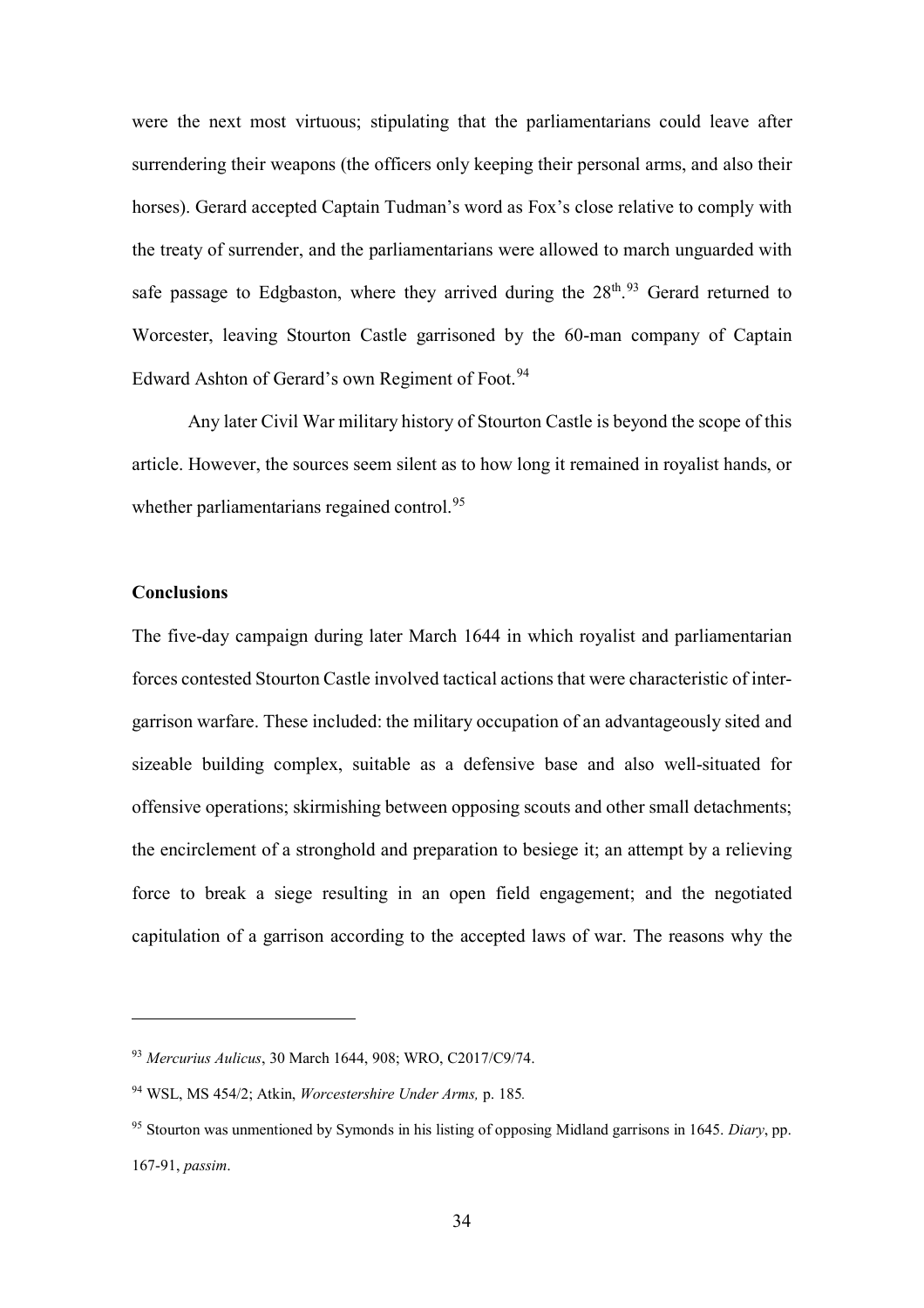parliamentarians sited and the royalists sought to eliminate the Stourton garrison – including for to destabilise the enemy by encroaching on their territory, and to threaten their communications and resources, and acting in turn to thwart the enemy from fulfilling those objectives – followed the pattern of inter-garrison conflict elsewhere. Stourton Castle itself, as a Tudor mansion in all but name, was a typical improvised stronghold of the period, as were the garrisoned gentry houses at Edgbaston, Aston, Chillington and Beoley.

The outcome of the Stourton campaign for the parliamentarians was a regionally localised setback in attempting to extend their garrison network in the West Midlands into an area under royalist influence. By capturing Stourton Castle the royalists strengthened their hold on those parts of south Staffordshire and north Worcestershire. By defeating the notorious 'Tinkerley Fox' the royalists also gained a propaganda coup alongside their tactical success. Colonel John Fox himself may be reconsidered as being less of a military maverick, for having acted offensively to achieve an objective of wider benefit to the parliamentarian West Midland Association. However, the brief advantage gained by the opportunistic occupation of Stourton Castle was lost when sufficient reinforcements were unavailable for the parliamentarians to beat off the besieging royalists. If Fox riskily had intended to goad his commander-in-chief into co-ordinated offensive action it failed, because at the time the Earl of Denbigh (who anyway lacked substantial and reliable forces of his own) was campaigning elsewhere. These events demonstrate that garrison warfare was more often shaped by tactical exigency than by strategic foresight. Those tactics involved reactive approaches to rapidly changing situations, and both sides displayed adaptability while contesting Stourton Castle. The campaign also demonstrated the considerable mobility of Civil War armed forces; the royalists were particularly effective in rapidly concentrating forces at Stourton. Set within